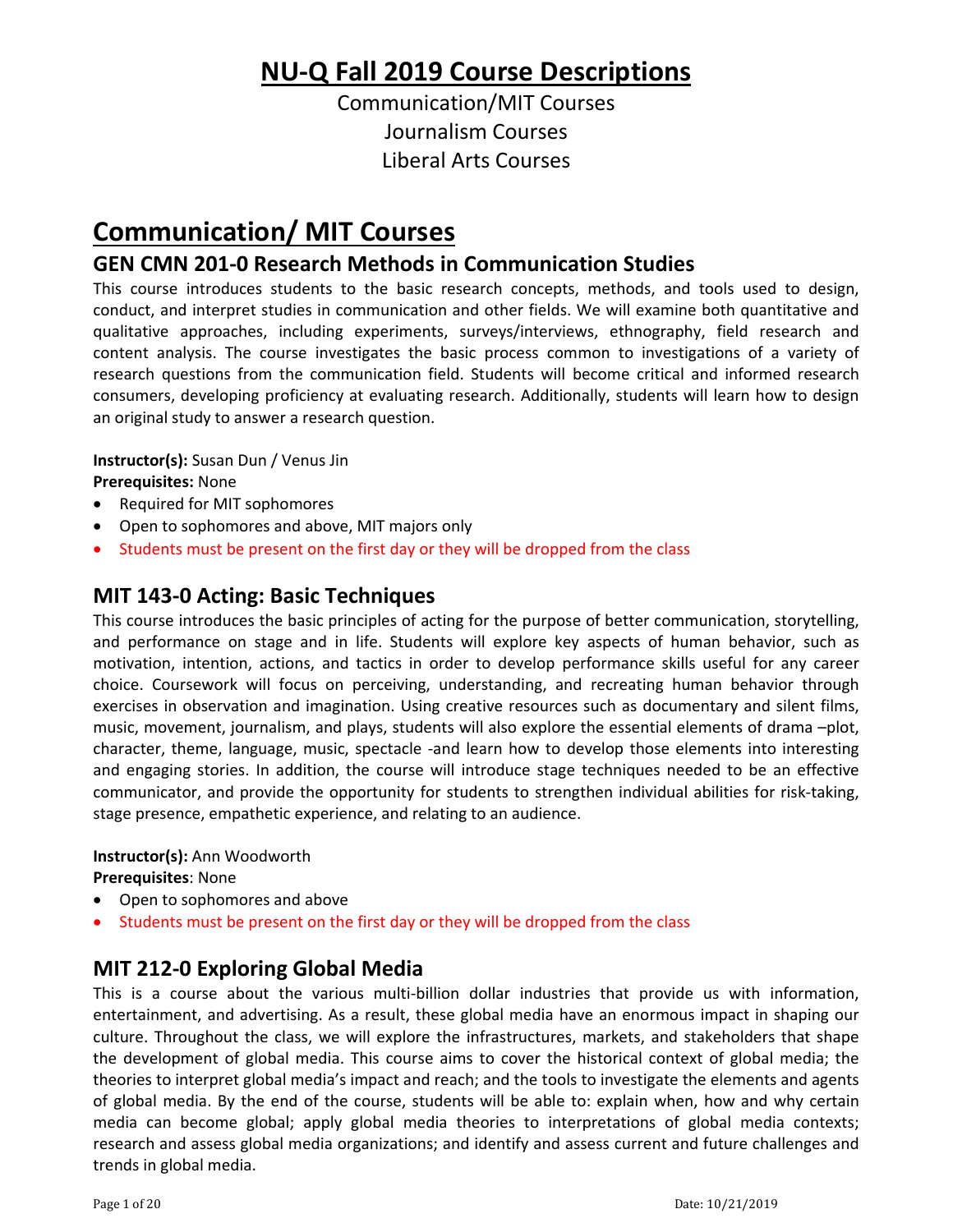#### **Instructor(s):** Joe Khalil **Prerequisites:** None

- Open to sophomores and above
- Open for cross-registration
- Satisfies Media and Politics Minor
- Students must be present on the first day or they will be dropped from the class

## **MIT 220‐0 Analyzing Media Texts**

This course is an introduction to the study and structure of film and other moving-image media. We will define and examine the expressive and aesthetic power of the basic elements of the moving image. Specifically, the course will investigate—across a variety of different media, modes and genres, and historical periods—the fundamentals of production design and acting styles; cinematography, especially the shot and its composition; editing; sound; and narrative structure. The goals of the course are (1) to acquaint students with a vocabulary specific to film and other moving-image media; (2) to provide students with the critical tools required for analysis of the moving image; and (3) to develop student skills in writing and argument for humanistic inquiry. By the end of the course, students will be able to: (1) identify the elements of the moving image (e.g., kinds of camera movement) and of the soundtrack according to a standard glossary of technical terms; (2) recognize patterns of similarity, repetition, difference, and variation in the image and sound tracks and describe them in brief screening reports and essays; (3) relate those patterns to narrative structure, character psychology, or larger themes and ideas, and describe these relationships in a report or essay; (4) choose the most salient elements in a film in order to craft a written argument about how their patterns function within the meaning-making process of the film.

**Instructor(s):** Scott Curtis **Prerequisites:** None

- Open to freshmen only
- Open for cross-registration
- Satisfies Media & Politics Minor
- Students must be present on the first day or they will be dropped from the class

## **MIT 243‐0 Acting I: Principles of Characterization \*\*CANCELLED\*\***

This course will focus on the fundamental principles of performance for the stage through text-based study of classical plays. Using exercises in character improvisation, students will learn how to explore and utilize the primary acting tools of observation and imagination, including models, metaphors, imagery, and personal experience, as avenues to create character. They will also learn how to develop and dramatize the principal elements of dramatic scene structure such as playing intentions, creating meaningful actions, building relationships, developing shared circumstances, and activating emotional preparation. In addition, coursework will focus on exploring the actor's creative process of transforming character research and analysis into live stage presentation and production.

**Instructor(s):** Ann Woodworth

**Prerequisites:** MIT 143‐0

- Sophomores and above
- Students must be present on the first day or they will be dropped from the class

### **MIT 260‐0 Foundations of Screenwriting**

This course is designed to supply students with tools to expand and enrich their appreciation of all aspects of filmmaking, especially screenwriting. Students will prepare for entry into the professional world by learning how outside forces can influence the screenwriter's decisions. Through the practice of screenwriting, students will: (1) learn how to represent in words not only story, but also sound design,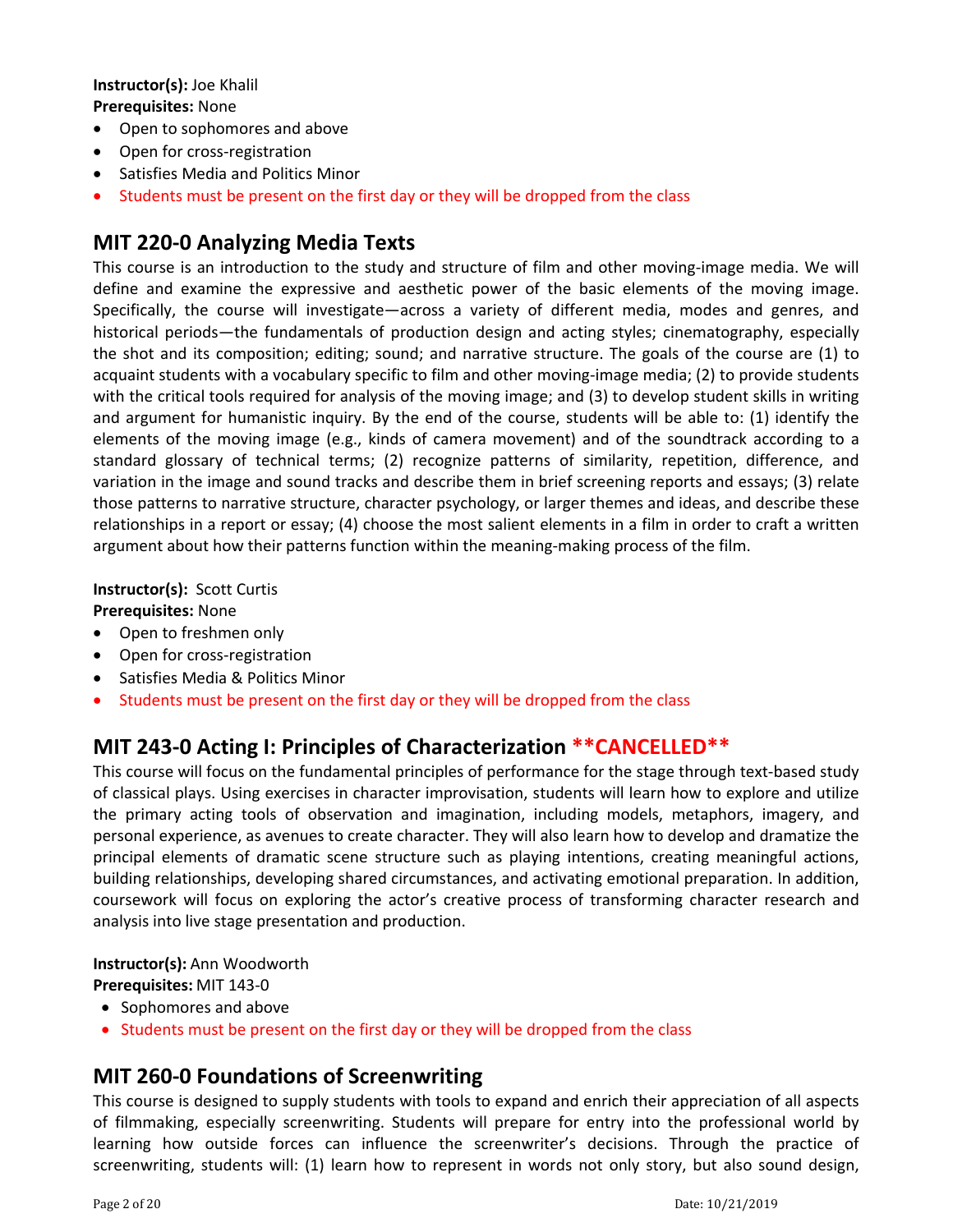editing, visual design, and other elements of media making; (2) discover how core concepts of character, structure, plot, theme, and tone interact within existing and emerging media forms, and (3) explore a variety of films, topics, and exercises that will provide inspiration for a piece of original work of personal significance. By the end of the course, students will be able to: (1) write in professional screenplay style and format; (2) generate compelling scenes, characters, and stories, and distinguish between derivative, obvious choices and honest, original alternatives that affect and move an audience; (3) think like a screenwriter, applying the language of constructive screenplay development and criticism to their own work as well as to the work of others.

#### **Instructor(s):** Dana Atrach

**Prerequisites:** None

- Open to sophomores and above, MIT majors only
- Students must be present on the first day or they will be dropped from the class

## **MIT 321‐0 Radio/TV/Film Authorship: Disney**

The name "Disney" has achieved nearly mythic status in international media and popular culture. For many, the name evokes treasured childhood memories of watching The Lion King or of discovering Mickey Mouse for the first time. Among film scholars, Disney cartoons represent some of the finest examples of carefully crafted, character‐centered animation. For business professionals, the Walt Disney Company has come to symbolize a modern, competitive corporation that seeks to leverage its stories and characters across a range of media platforms in a global marketplace. While many people love Disney films and TV shows, Disney artifacts have also sparked controversy in different countries at different times in history. In order to provide at least a passing familiarity with popular Disney narratives, ideologies, and institutional practices and their significance within modern culture, this course offers a critical investigation of Disney TV shows, live‐action and animated films, books, theme parks, advertisements, online media, and corporate materials from the 1930s to the present. One of the primary goals of the course is to explore Disney artifacts as industrial and aesthetic texts, paying particular attention to how ideas about identity, nation, consumerism, politics, authorship, and brand have been circulated to diverse audiences. Ultimately, we will examine how the form and function of Disney media has changed (or resisted change) over time, while also considering how historical factors have shaped the construction and reception of Disney media over the past 85 years.

#### **Instructor(s):** Kirsten Pike

**Prerequisites:** None

- Open to sophomores and above
- Open for cross-registration
- Students must be present on the first day or they will be dropped from the class

### **MIT 349‐0 Internship**

This course provides academic structure and guidance for professional internships being completed by students in the Communication Program. The course covers organizational communication and behavior topics, including: organizational cultures; working in teams; managing generational differences; effective workplace strategies; leadership and mentoring; work-life balance; ethics and soft skills; feedback and motivation; technology in the workplace; networking; and starting life as young professional. In this seminar‐style class, we discuss the readings and their relationship to events in the job sites; students share their progress reports, questions, and concerns about the work they are completing in various mediarelated jobs. Students are encouraged to explore the links and gaps between what they have learned in the classroom and what they are learning in the workplace, thereby developing their professional skills while deepening their academic experiences. Students are evaluated on a written final project and presentation and by their work site supervisor, as well as their weekly written responses to the readings, which should show a clear understanding of the readings as well as thoughtful application to the work site.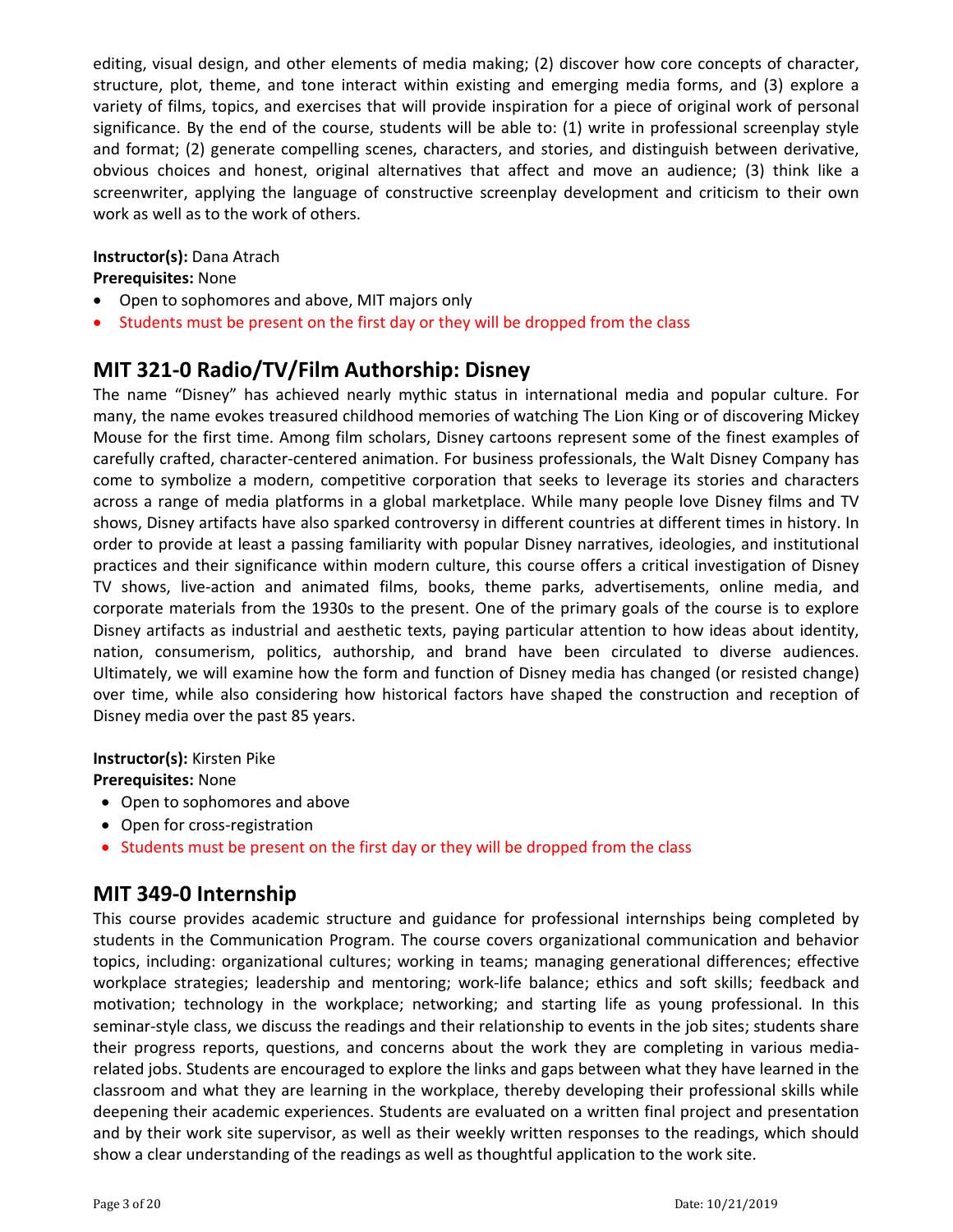#### **Instructor(s):** Susan Dun **Prerequisites:** None

- Open to junior and above, MIT majors only
- Students may register for 1-4 units with the instructor's permission
- Instructor permission is required; students should write the instructor for permission to register at s‐dun@northwestern.edu
- Students must be present on the first day or they will be dropped from the class

## **MIT 355‐0 Audience Analysis\*\*CANCELLED\*\***

Students will be given an overview of audience research starting from the beginning of the twentieth century until today. They will explore the changing scholarly approaches to understand media audiences, while at the same time examining the changing views of society. Students will explore different notions surrounding the power and influence of mass media. Students will also examine prominent research conducted by media scholars to understand audiences, with additional focus on Arab audience research.

#### **Instructor(s):** Miriam Berg

**Prerequisites:** GEN\_CMN 201‐0

- Open to juniors and above
- Students must be present on the first day or they will be dropped from the class

### **MIT 360‐0 Topics in Media Writing: The Spec Script \*\*CANCELLED\*\***

The course goal is to provide students with the basic tools for writing an episode of an existing television show, including writing a longline which summarizes the premise of the story, as well as a beat sheet outlining the turning points in their script. Students will also develop skills in pitching, writing, and selling their work. By the end of the course, students will be able to: 1) complete a spec script of an existing half‐ hour comedy or an hour-long drama, 2) develop their skills in matching the structure, tone and voice of an existing program, while still maintaining their own creative point of view, 3) actively participate in a collaborative "writers' room" environment.

#### **Instructor(s):** Susan Pak

**Prerequisites:** MIT 260‐0 **OR** MIT 298‐0 Introduction to Playwriting

- Open to juniors and above, MIT majors only
- Students must be present on the first day or they will be dropped from the class

## **MIT 372‐0 Editing**

This course will introduce students to the fundamentals of digital non‐linear editing. The emphasis of the course will be hands-on practice through a series of projects. There will be several in-class screenings, readings, and a significant amount of time spent editing to develop your abilities. This class is the first step to finding your own "voice" as an editor. The projects in the class will offer experience with several different editing strategies and techniques. They are designed to develop conceptual and technical proficiency, as well as the working skills, strategies, and discipline necessary to provide a foundation for further exploration.

#### **Instructor(s):** Joao P. Queiroga

**Prerequisites:** MIT 190‐0 with "C‐" grade or better

- Open to sophomores and above, MIT majors only
- Students must be present on the first day or they will be dropped from the class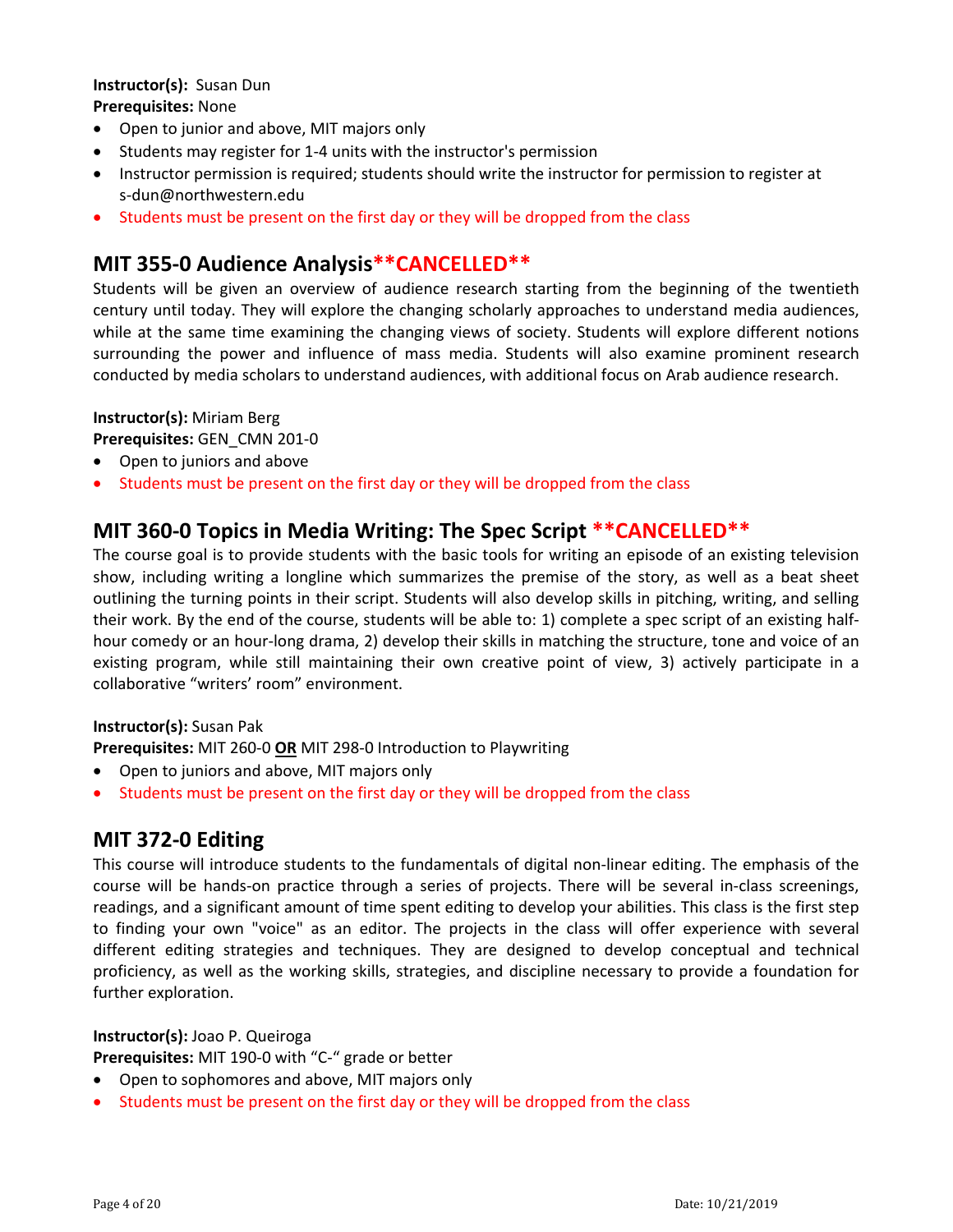## **MIT 376‐0 Topics in Interactive Media: Interactive Product Design**

Introduces fundamental concepts, theories, and techniques related to designing and developing modern interactive products, including websites, apps, motion comics, and mobile games. Such topics explored will include: learning to hand-code html, css, and is (the core languages of the web); the affordances and limitations of key WYSIWYG platforms; the various specialized jobs within modern interactive media studios (and what's required of each role); and professional UX and usability testing. The class will conclude with the creation of an original interactive media product, published live on the web, iTunes, or Google Play, etc. (i.e. downloadable/usable for real‐world users). E.g.: an individual might choose to produce an original hand‐coded portfolio website. Another team of three (or so) might choose to produce an original mobile game, available for download from Google Play. Or a small team might choose to design and develop an original MotionBook (motion comic), published live, internationally, on the proprietary MadeFire platform. During the first part of the class we'll focus on developing core pragmatic skills; balanced with theoretical/conceptual discussions of modern interactive media. During the second part of the course we'll pivot toward individual or team‐based design and development of original interactive media products‐‐to be published live.

#### **Instructor(s):** Spencer Striker

**Prerequisites:** None

- Open to sophomores and above
- Students must be present on the first day or they will be dropped from the class

## **MIT 379‐0 Topics in F/V/A Production: Short Film Production**

The relationship between a film's Producer and Director is a crucial one, requiring communication, trust and knowing exactly what each other's role is. Upon registering for the class, students will be required to identify how they wish to participate – either as a Producer or Director. The class size is limited to 16, with 8 Producer slots and 8 Director slots. All students are required to bring several short screenplays that they have an interest in producing or directing to the first day of class. The screenplays may be ones that the students have written themselves or they may be written by others not in the class, however author approval will be required. Students will be partnered in Producer‐Director teams based on their shared interest in a particular screenplay, and a mutual desire to work together. Once the teams and projects are determined, the Producers and Directors will have assignments related to their combined and individual roles with regards to Development and Pre-production of their short film. Importantly, each team will create a trailer or teaser for their film. By the end of the class, all students should be prepared to take their projects into the next phase: production.

#### **Instructor(s):** Rana Kazkaz

**Prerequisites:** MIT 190‐0

- Open to sophomores and above, MIT majors only
- Students must be present on the first day or they will be dropped from the class

## **MIT 380‐0 Lighting and Cinematography**

This class explores advanced lighting and camera techniques. Students will gain an appreciation for the aesthetics of cinematography across several eras and styles, while practicing with the latest digital cameras, lenses, and lighting kits. Students will learn to use cinematography to bring the story to life across multiple genres (documentary, comedy, drama, horror, etc). They will also learn to organize crew and production schedules for smaller-budget films and be exposed to alternative styles of cinematography. The course aims to examine elements crucial for visual storytelling, including composition, depth of field, and lighting; and to impart organizational principles for an efficient set. By the end of the course, students will be able to make informed creative choices regarding lenses, framing, and lighting; break down a script according to the needs of their project; create a production schedule that will allow timely acquisition of all necessary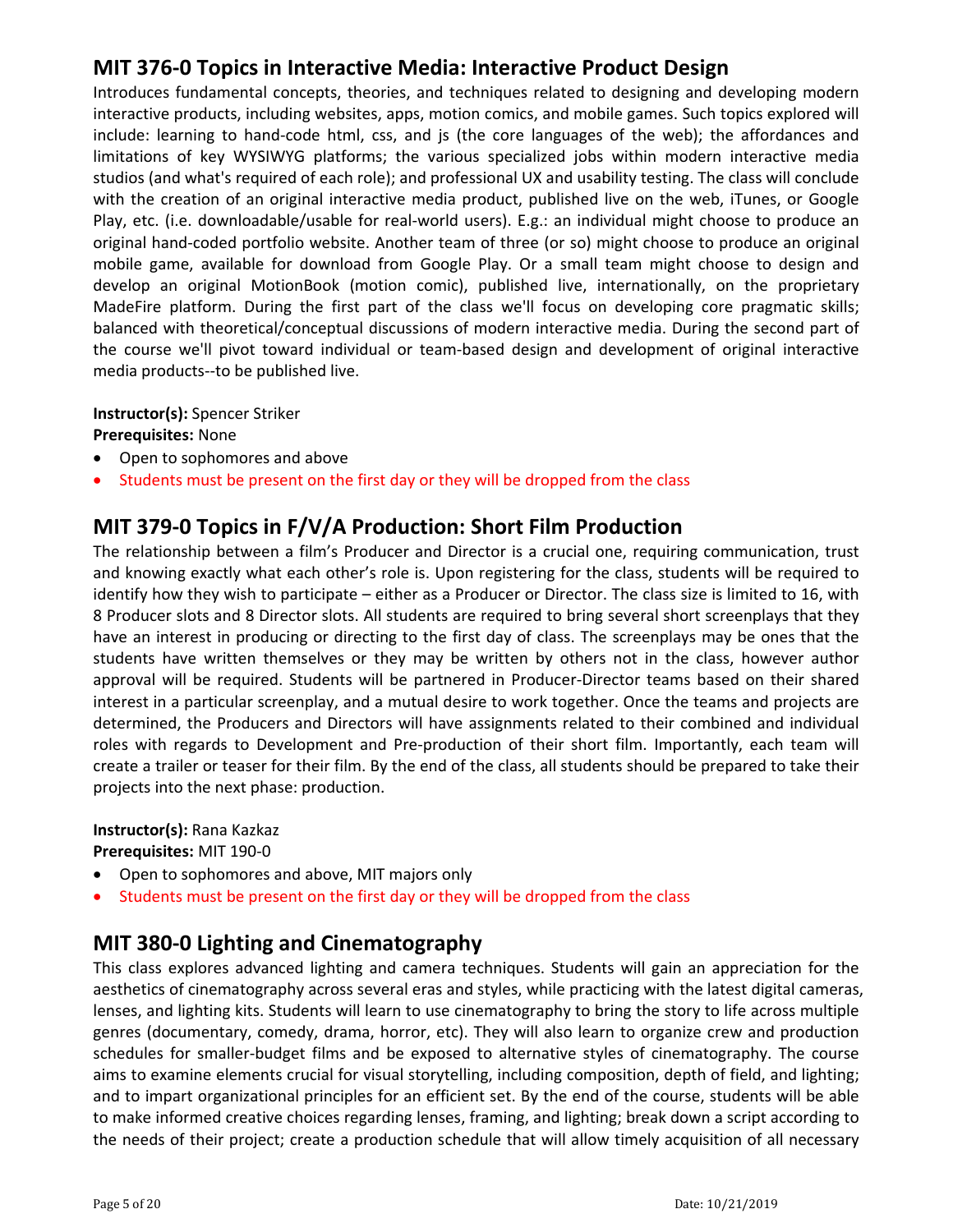coverage; delegate tasks to crew members; discover a personal leadership and collaboration style; and match creative and technical expertise to their specific project.

**Instructor(s):** Joao P.Queiroga **Prerequisites:** MIT 190‐0

- Open to sophomores and above MIT majors
- Students must be present on the first day or they will be dropped from the class

## **MIT 388‐0 Internet and Society**

The Internet affects every society and culture on earth. This class surveys a range of theoretical, historical and technological issues that the Internet poses to society. At its core, this class asks students to critically think about the question "Who controls the Internet?" Students develop a broad familiarity with a range of issues and problems related to the impact of the Internet on society through directed readings and discussion. Students also hone their research and writing skills through independent research projects on Internet topics of interest throughout the course. The goals of this course are to 1) familiarize students with the macroeconomic, social, and political effects of the internet, 2) develop intellectual curiosity by supporting directed student research and 3) provide students with intellectual frameworks to consider internet policy.

#### **Instructor(s):** Banu Akdenizli

**Prerequisites:** None

- Open to sophomores and above
- Open for cross-registration
- Satisfies Media & Politics Minor
- Students must be present on the first day or they will be dropped from the class

### **MIT 390‐0 Directing: Directing the Camera**

Directing the Camera is a workshop-based course designed to explore the expressive potential of the camera in dramatic filmmaking. The goal is to explore the relationship between the actor, the setting, and the frame in order to create a clear, powerful experience for viewers. Through the filming/taping of assigned scenes, and the screening of film and television clips, the course explores directorial choices, including: staging actors for the camera, visual grammar, framing and movement, coverage, mise-en-scene, editing, and genres.

#### **Instructor(s):** Rana Kazkaz

**Prerequisites:** MIT 190‐0

- Open to sophomores and above, MIT majors only
- Students must be present on the first day or they will be dropped from the class

## **MIT 392‐0 Documentary Production**

In two lectures per week and outside field work, this course will cover the basics of documentary production with an emphasis on the creation of short documentaries, as well as the history of the genre. Using advanced cameras, professional location audio recording equipment, and Adobe Premiere Pro computer editing, you will create engaging, meaningful, creative non‐fiction media. Concurrently throughout the semester, your inquiry, discovery, and mastery will be firmly grounded in the history and scholarship of American and international documentaries from the early part of the 20th century to today.

#### **Instructor(s):** Joao P.Queiroga **Prerequisites:** MIT 190‐0

- Open to sophomores and above, MIT majors only
- Students must be present on the first day or they will be dropped from the class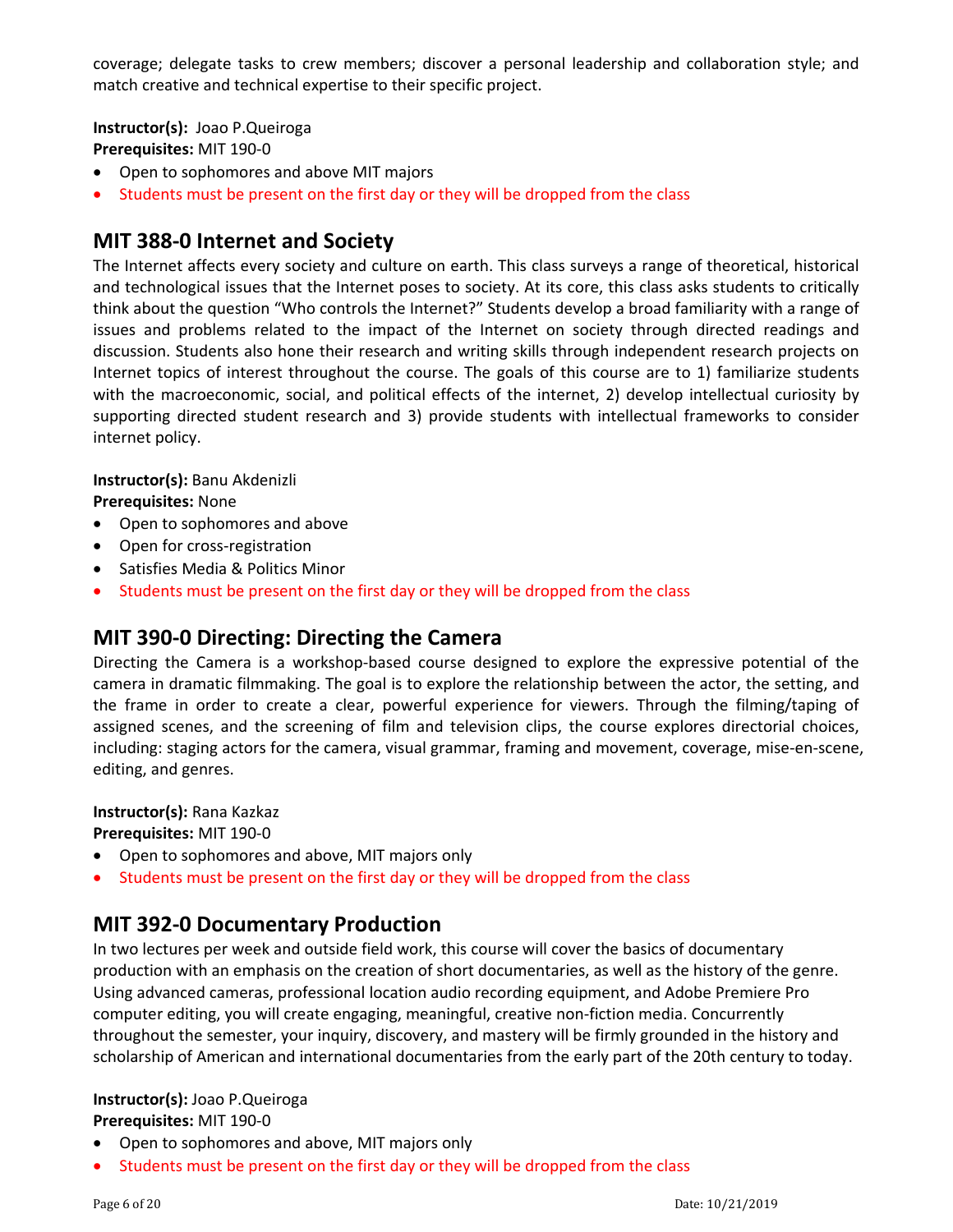## **MIT 393‐0 2D Computer Animation**

In this course, students will learn how to make digital animation and discover how to capture the hearts and minds of audiences with this highly popular and fun-filled art form. It offers a basic comprehensive understanding of integrating motion theory and various digital practices that create the illusion of life and movement on the screen. The course consists of three main components:

- 1. Theoretical knowledge development to understand the history of animation, basic principles of time and movement, digital production systems and methodologies, sensual values (such as visual, aesthetic, formal, pragmatic) and abstract values (such as emotional, motivational, persuasive).
- 2. Technical knowledge development through in-class workshops, self-guided learning, hands on practice using computer software and employing different digital production methods and processes. Students will learn how to manage projects and understand various technical terminologies, attributes and industry‐standard specifications.
- 3. Experimentation and creative exploration by taking the knowledge and skills that were gained in the first two phases and reapplying them using a more personal, creative and conceptual mind‐ frame. This phase will reinforce the importance of narrative and creating value and romance for different audience.

#### **Instructor(s):** Spencer Striker

#### **Prerequisites:** None

- Open to sophomores and above
- Students must be present on the first day or they will be dropped from the class

## **MIT 398‐0 Undergraduate Seminar: Media Entrepreneurs**

This course lays an essential foundation for understanding and practicing an entrepreneurial orientation in digital media industries. The readings build an essential understanding of what entrepreneur is and is not, the talents and skills needed for success, characteristic satisfactions and aggravations, and the process involved with managing a new media enterprise. Students practice skills needed to identify a business opportunity in media markets, conduct a proper market analysis to identify competitors, opportunities and potential obstacles, create a convincing business plan for a lean start‐up, devise an appropriate growth strategy, and a workable business model. Students learn a step‐by‐step process for value creation and pitch their business plan in a Dragon's Den to conclude the course. This course is structured to facilitate a fruitful balance between relevant theory, skills development, practical experimentation and critical reflection.

#### **Instructor(s):** Gregory Ferrell Lowe **Prerequisites:** None

- Open to sophomores and above
- Open for cross-registration
- Students must be present on the first day or they will be dropped from the class

## **MIT 398‐0 Undergraduate Seminar: Politics in the Digital World**

This course aims to examine the nature of political communication and campaigning in contemporary societies. In this course students critically evaluate contemporary political campaign strategies and tactics within their respective socio‐political environments. The roles of campaign managers, media consultants, pollsters, press secretaries, and field operatives are studied. The impact of press coverage, political advertising, and candidate debates on the electorate are also analyzed. Some of the main topics covered in this course are prevalent political communication theories and trends, the relationship between political institutions and the media, elections, debates, political campaigning and advertising, new media and politics.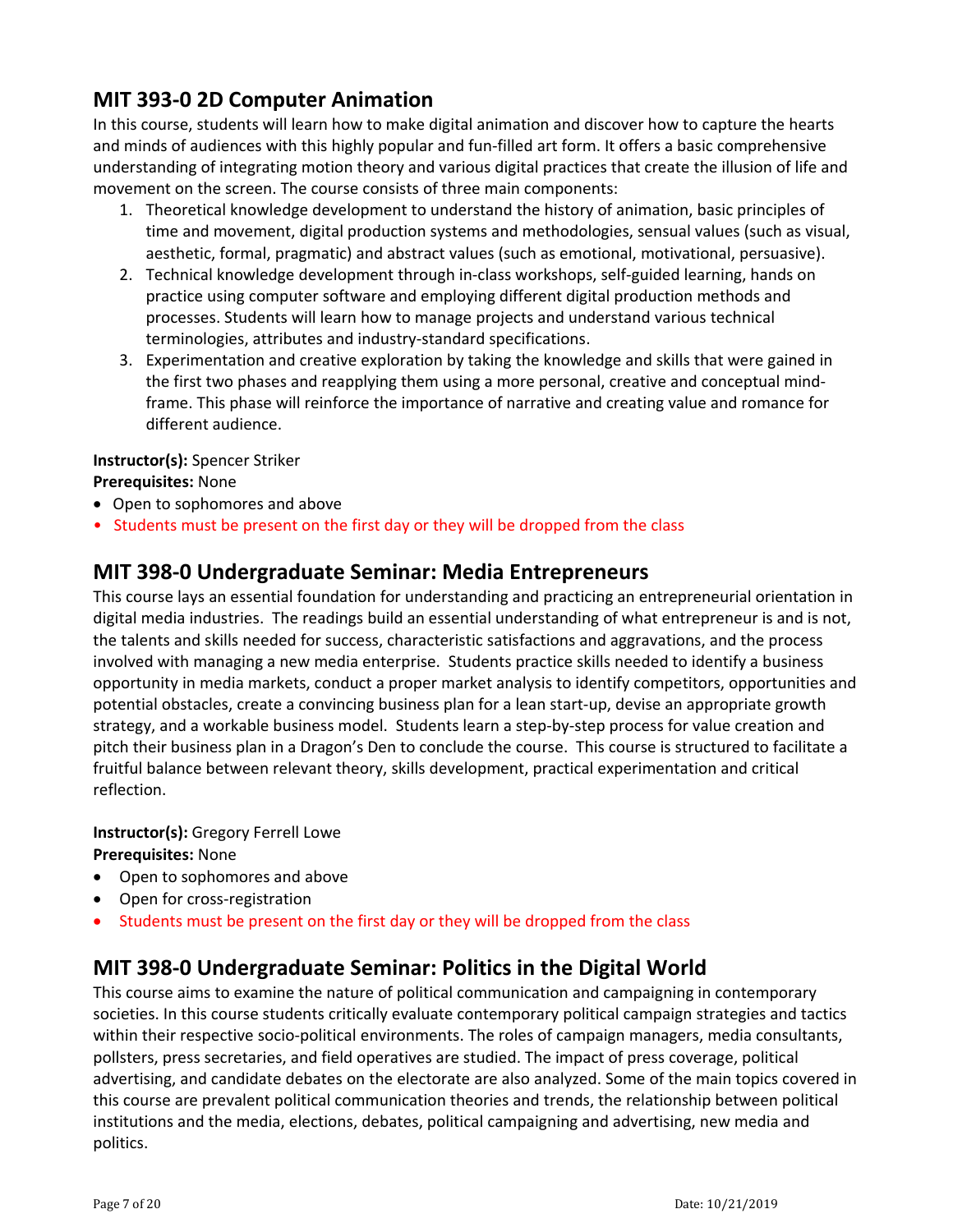**Instructor(s):** Banu Akdenizli **Prerequisites:** GEN\_CMN 201‐0

- Open to juniors and above
- Open for cross-registration
- Satisfies Media & Politics Minor
- Students must be present on the first day or they will be dropped from the class

## **MIT 398‐0 Undergraduate Seminar: Arab Television Industries \*\*CANCELLED\*\***

With Arab-speaking content available on broadcast and online channels, this is a significant time to study Arab television industries. This course is organized around historical periods, geographic locations, popular genres and significant milestones before and after the introduction of satellite technology and the current IPTV and online channels. Using a combination of readings, lectures, videos, projects and presentations, students develop an understanding of Arab television's history and an ability to assess its various functions. By the end of the course, students develop three core capabilities (1) Gain a broad understanding of the history and development of Arab television industries and their relationship to broader contexts (2) Acquire a set of analytical and practical tools to evaluate Arab Television programs and develop the capacity and confidence to become a contributor to the region's television industries (3) Develop an understanding of the multiple local, regional and international vectors affecting Arab television.

#### **Instructor(s):** Joe Khalil **Prerequisites:** None

- Open to juniors and above
- Open for cross-registration
- Satisfies Media & Politics Minor & Middle East Studies Minor
- Students must be present on the first day or they will be dropped from the class

### **MIT 398‐0 Undergraduate Seminar: The Construction of Value**

This course explores the dynamics of value creation in markets for symbolic goods. Why do people pay millions for a painting of one artist rather than another? Why do some luxury brands become globally sought after, while others never make it beyond their national context? Students will be acquainted with key approaches to the study of cultural markets from a sociological perspective. They will learn about the significance of the status structure of cultural markets, of price signals, market classifications, the construction of meaning around market categories, the dynamics of branding for crossing national boundaries, or the influence of cultural critics and broader discourses for valuation processes. Each week, the course will be complemented with collaborative team discussions in which students will engage with a substantive case study to learn how to connect particular theoretical concepts with illuminating empirical analysis.

#### **Instructor(s):** Larissa Buchholz **Prerequisites:** None

- Open to sophomores and above
- Students must be present on the first day or they will be dropped from the class

#### **MIT 398‐0 Undergraduate Seminar: Media Ecosystems**

This course will take an in‐depth look at the full media ecosystem that content creators and companies are a part of. Students will be introduced to organizational structure, verticals, distribution, and how money is made. In addition to the business aspects, the course looks at areas of ethics and corporate social responsibility. Using case studies, guest speakers, and simulations, participants will get a hands‐on understanding of the environment media professionals will need to navigate. By the end of this course, students will able to identify the key players in an operation, analyze and quantify the success or failure of projects, and recognize opportunities for making an impact in their organization and industry.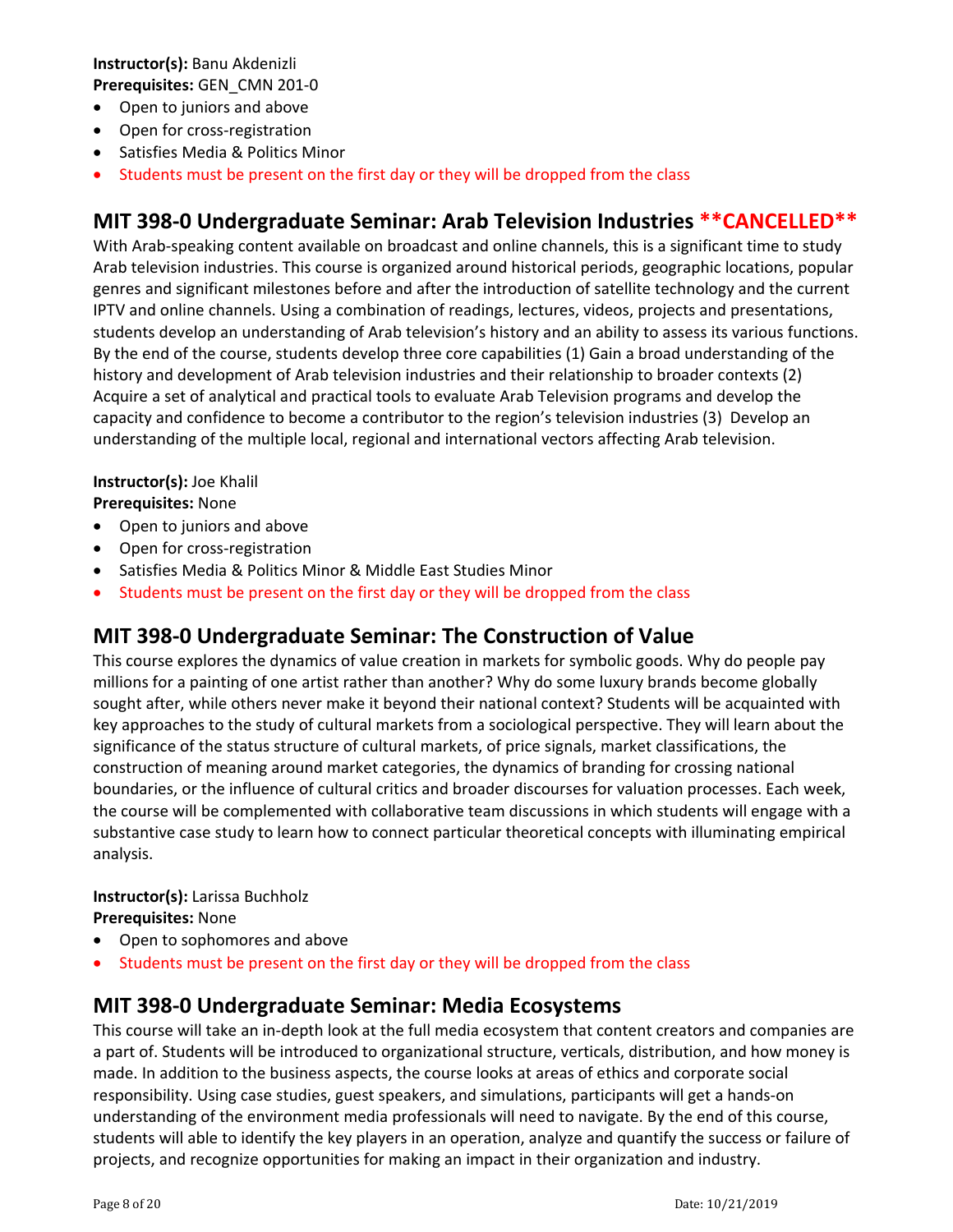# **Journalism Courses**

## **GEN CMN 202‐0 News and Numbers**

Introduction to statistics for journalism students. Students will discuss ways to detect fraud in government data, methods for dissecting academic research from scholarly journals (as well as research promoted in press releases), and strategies for reporting numbers to a mass audience, among other skills. Students will become deeply familiar with SPSS software. Covered topics include those common in general statistics courses, including the Central Limit Theorem, descriptive and inferential test statistics, correlation, One‐ Way and Two‐Way Analyses of Variance, and multiple regression. Specific attention is given to challenges journalists encounter in reporting numbers.

#### **Instructor(s):** Justin Martin

**Prerequisites:** None

Open to sophomores and above, Journalism majors only

## **JOUR 101‐0 Introduction to Journalism**

This course provides an overview of journalism fundamentals and will explore how news is defined, reported, written and produced for print, broadcast and online media platforms. Journalism 101 is designed to not only introduce students to journalism, but is tailored to help students begin to develop their own skills in producing content across a variety of platforms for news, sports, business and current affairs.

### **Instructor(s):** Marci Brown

- **Prerequisites:** None
- ABP students only
- Open for cross-registration

## **JOUR 201‐0 Journalistic Storytelling Across Media**

Students will produce a range of journalism stories across a variety of forms and platforms: writing for print and digital outlets, as well as creating audio, video and interactive graphics. You will also learn how to amplify your storytelling by tapping into social media tools to reach, attract and interact with a wider audience. This class is conducted in a collaborative atmosphere within a newsroom environment to produce stories prepared for the digital age. You will develop a strong sense of journalistic news judgment and be prepared to learn advanced areas of reporting and storytelling in future classes. This course builds on the introductory experiences in journalism received and techniques learned in your first year, developing these to master basic skills of journalism used in every storytelling format. These include news judgment, information gathering (including sourcing, discovering and covering different kinds of news, interviewing techniques, practices of inclusion and sensitivity); constructing stories (including leads, story structure, using quotes, using data to tell a story, assessing information); editing and presentation (grammar, punctuation, AP style, voice, tone and clarity); and visual literacy and presentation. This course emphasizes the critical practices of ethical journalism and deadline reporting and storytelling. The course also expands students' experience and skills in the use of multi‐platform tools needed for effective, relevant and engaging storytelling for specific audiences. Professors will guide students in their continued development of reporting, interviewing, writing and researching with a sophisticated audience understanding using text, photos, audio and video for print, broadcast and/or digital platforms.

#### **Instructor(s):** Mary Dedinsky / Abraham Abusharif **Prerequisites:** JOUR 202‐0

Open to sophomores only, Journalism majors only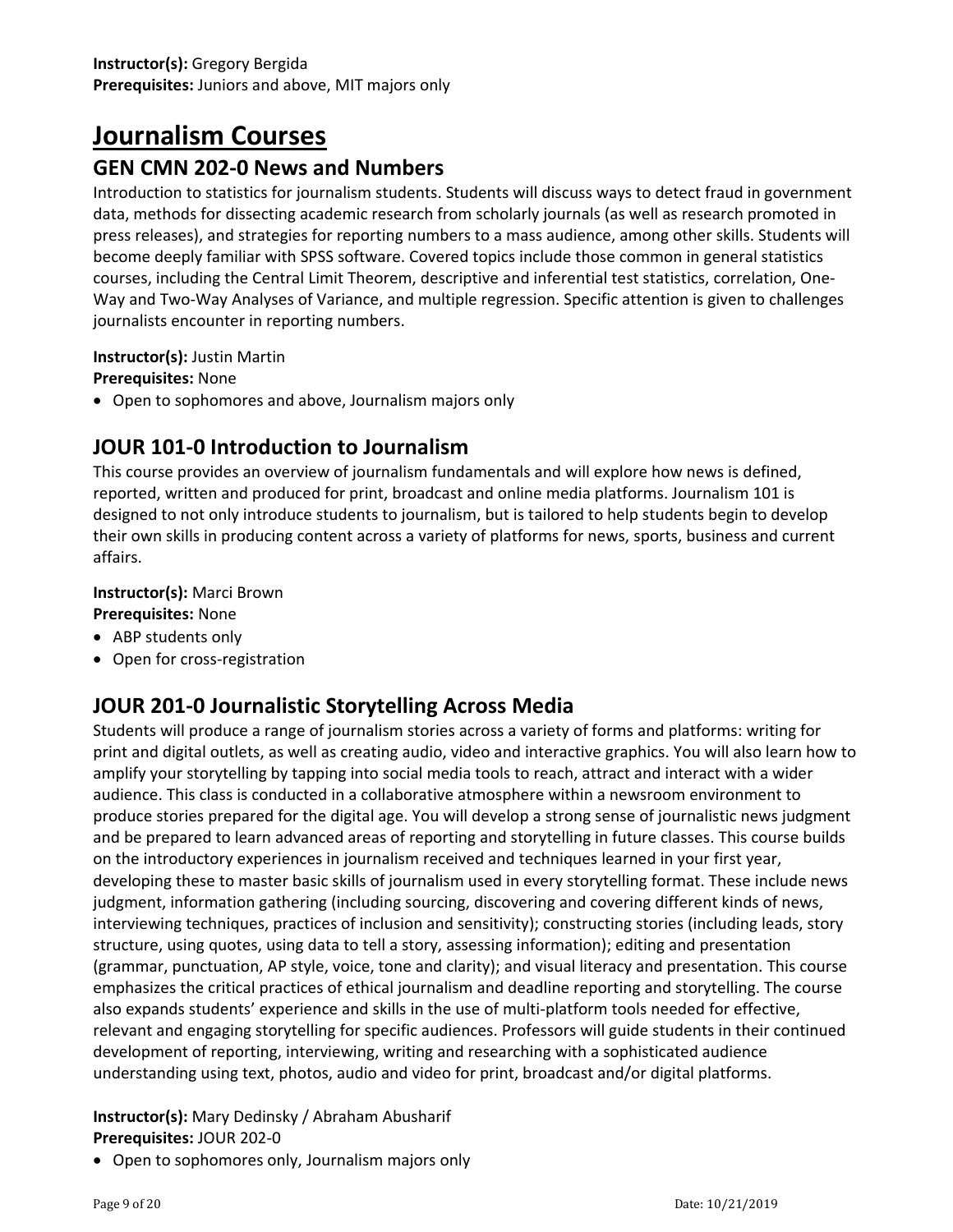## **JOUR 202‐0 Journalism in the Digital World**

This course begins your exploration of a field that is constantly transforming yet strives to remain true to asset of time‐tested fundamentals. We will explore essential questions about journalism and strategic communication: its purpose(s), its techniques and what makes it valuable. Once those foundations are laid, we will examine digital technology's impact on journalism, including the essential role social media and mobile technology play. In the final weeks, you will work as journalists to cover a real news story from multiple perspectives. Working in a newsroom setting, you will gather information and produce content for social media and mobile platforms.

### **Instructor(s):** Eddy Borges‐Rey/ Marcela Pizarro (Lec/Lab)

**Prerequisites:** None

Open to freshmen only

## **JOUR 204‐0 Social Media for Journalists \*\*CANCELLED\*\***

During the last two decades, Social Media has transformed Journalism. On the one hand, it has given news professionals an unprecedented capacity to engage in meaningful conversation with their audiences, which provides them with valuable insight to better understand the public, their preferences and their news consumption patterns. On the other hand, Social Media has enabled journalists to tell stories across a wider range of platforms, personalizing their news offering, and reaching different demographics. Social Media has also come with challenges. Twitter, Facebook and news aggregators, such as Yahoo, are now users' preferred news providers, even if the content is produced in mainstream media organizations such as the NYT or the BBC. This trend has seen advertising revenue shifting from mainstream media to online outlets, and from legacy organizations to social media platforms.

With these developments in mind, this practical course introduces students to the use of social media for news gathering, production and dissemination. Through engagement with social media platforms such as Snapchat, Twitter, Facebook, and Instagram, students will learn how to produce news, curate and verify information, engage with audiences and gain followers, do live reporting and social listening, and crowdsource investigations. Finally, this course will also train students to deal with toxic comments online.

**Instructor(s):** Eddy Borges‐Rey

**Prerequisites:** None

**•** Freshmen and sophomores

## **JOUR 318‐0 Mobile Journalism (MoJo)**

Smartphones have become an essential component of contemporary journalism. On average, 62% of users prefer to read their news on their smartphones, which has steered editorial efforts towards mobile‐first strategies. The level of technical sophistication of modern smartphones, coupled with their online connectivity and their computing power, has made these devices able to produce and disseminate news of a professional standard in‐situ. More and more, smartphone footage finds itself competing with standard broadcasting footage in news bulletins and newscasts. ENG and EFP operations are put aside in favorr of compact and portable mobile journalism (MoJo) deployments. With a full radio or television studio in their pocket, Mobile journalists are now able to blend in to challenging reporting environments and efficiently navigate their complexities.

This practical course introduces students to the methods and techniques of Mobile Journalism. Students will use MoJo gear to gather, produce and post-produce mobile news packages to a professional standard. The course will also provide an opportunity to learn about apps, the limitations of the medium, and how to tell mobile‐first stories.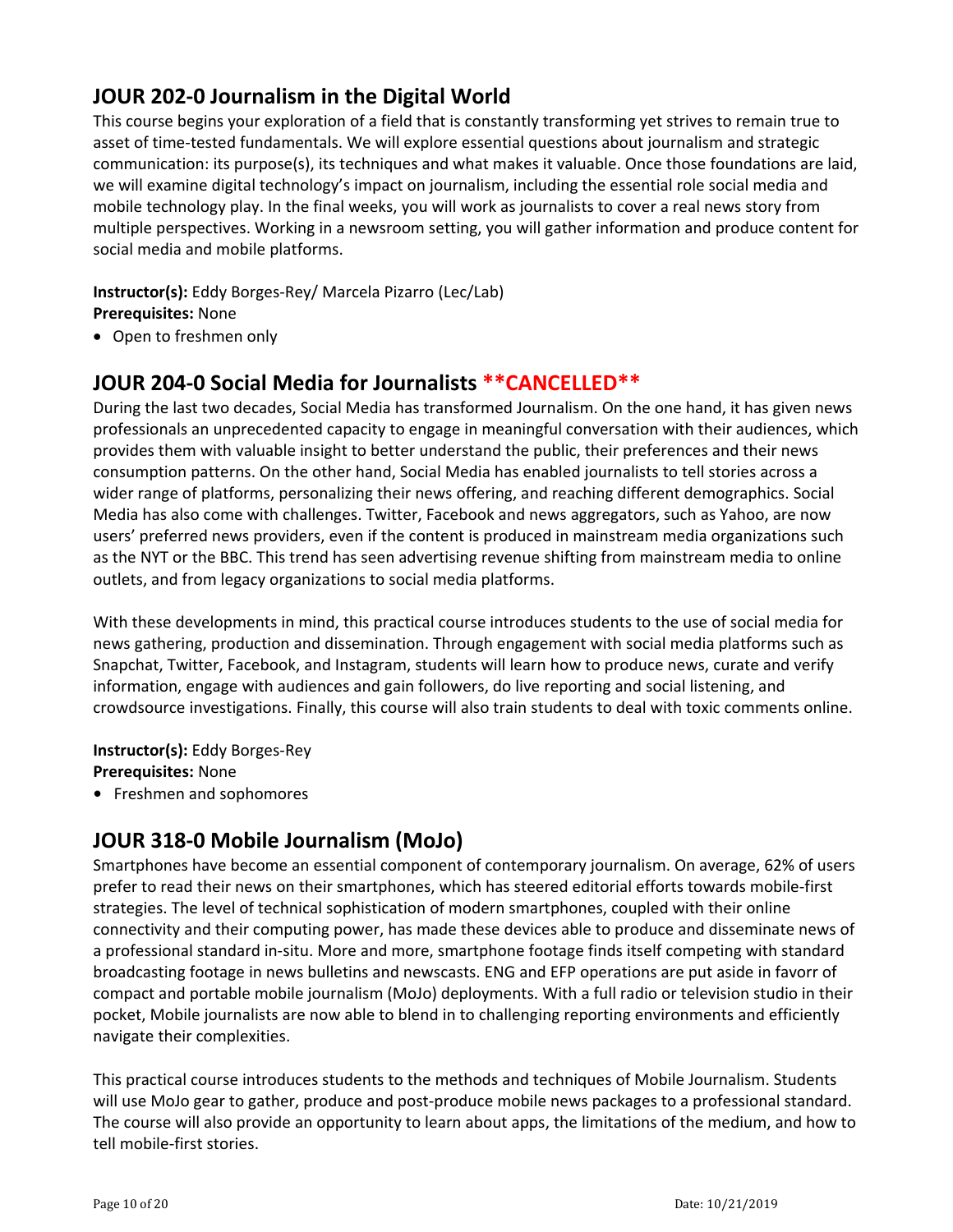#### **Instructor(s):** Eddy Borges‐Rey **Prerequisites:** None

• Sophomores and above

## **JOUR 321‐0 Storytelling: Magazine and Feature Writing**

Magazine and Feature Writing students will be introduced to the editorial flank of the magazine world (online and print)—a vast and storied part of not just journalism but public debate, controversy, and exchange of ideas. Students will be introduced to and learn how to write and edit various "kinds" of magazine stories. Though they originated in print magazines (and still do so in a surprisingly robust way), these story types have survived the transition to online publications to an important extent. (We will discuss the differences between online stories and print.) This is a writing-emphasized, editing-dependent and reporting‐based class. You will learn important skills and will be shown an expansive venue for your story ideas, storytelling abilities and, of course, your unique writing style and voice. By this point in the journalism program, students are expected to have advanced writing skills so that we may focus more on the various structures and approaches to magazine writing. Students are expected to develop their story ideas (in close consultation with your instructor and classmates) and find sources required to produce interesting and well‐told stories. Also, you will produce your own multi‐media accompaniments to your stories. As such, you will be introduced to open‐source offerings that permit students to design creative art concepts intended to accompany their written pieces. An example is the work done by Medill's Knight lab.

#### **Instructor(s):** Abraham Abusharif

**Prerequisites:** JOUR 301‐0 **OR** JOUR 301‐1 with a C or better

Open to juniors and above, JOUR majors only

## **JOUR 323‐0 Video Journalism – Studio Production & Video Journalism**

Broadcast Production will cover techniques of gathering, reporting, and producing video news with special emphasis on production and writing. This will be accomplished through lecture/discussion, exercises and projects. Upon completion of this course students should be able to gather and produce quality audio and video packages for news, features and documentary programs. They should be able to write/produce short newscasts and edit on Adobe Premier CS6. They will understand the role, function of, and significance that mobile phones and other portable devices have in today's media environment. They will also be comfortable presenting and reporting for live broadcast.

**Instructor(s):** Miriam Berg **Prerequisites:** None

- Open to juniors and above
- Open for cross-registration

## **JOUR 370‐0 Media Law & Ethics**

Introduces students to the basic legal concepts necessary to produce content responsibly in a global environment. Students develop a basic understanding of principles of freedom of speech and freedom of the press through the study of government structures, defamation, intellectual property protection and invasion of privacy.

#### **Instructor(s):** Craig LaMay **Prerequisites:** None

- Open to juniors and above
- Priority to Journalism students who will be on residency in the spring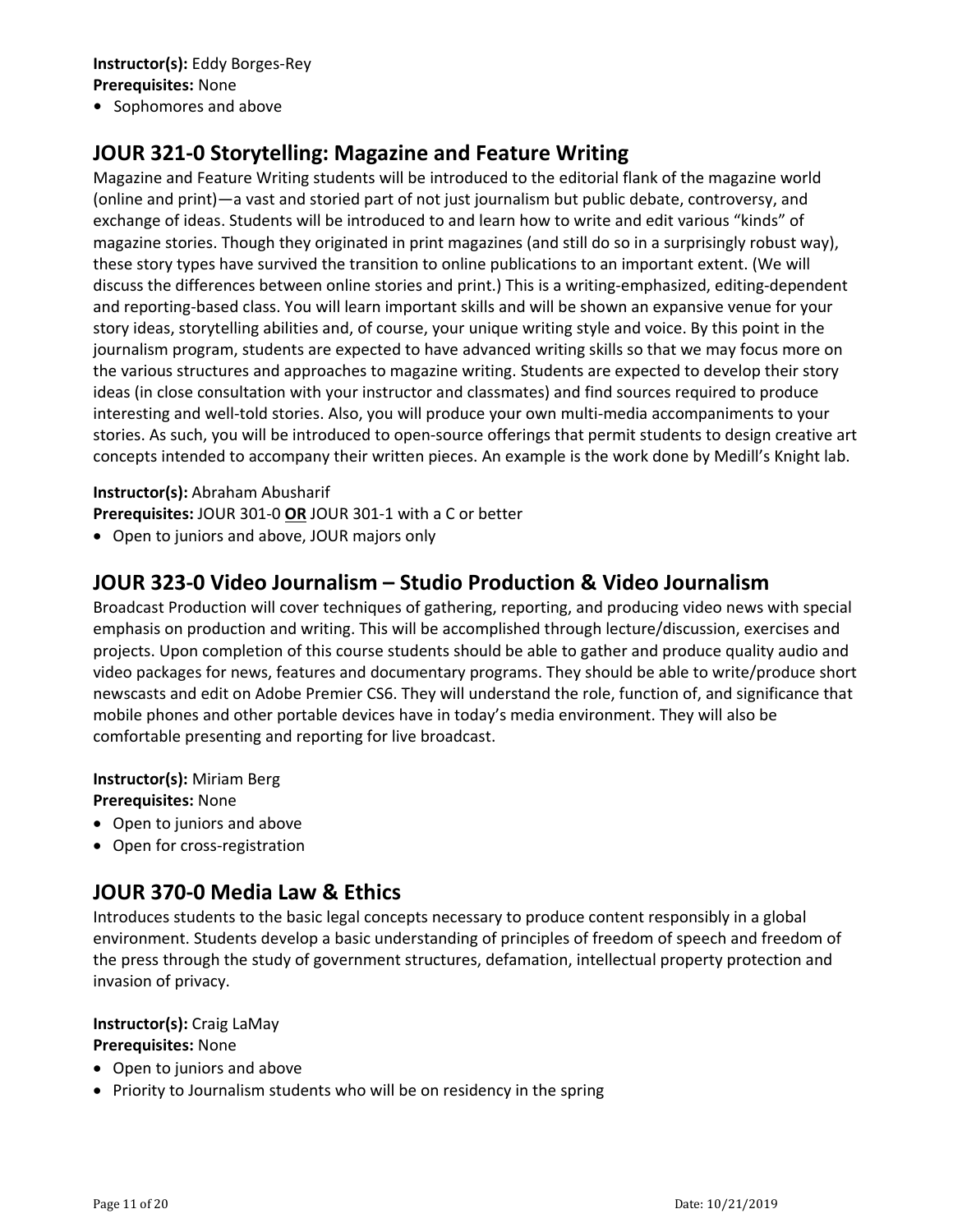## **JOUR 390‐0/MIT 398‐0 Special Topics: Data Visualization for Journalism & Communication \*\*CANCELLED\*\***

Teaches techniques for creating data visualizations for news reporting, documentary films, marketing communication, non‐profit issue awareness, and more. A significant part of the course also reviews research at the intersection of visual communication and psychology, and you will study theories and scholarship on the nature of data imaging humans find visually arresting and informative, and also ask why. Some of the visualizations you may create are interactive tools like maps, timelines, treemaps, and time‐ lapse visualizations, as well as static charts and infographics. You will create data visualizations for project ideas you generate yourself, as well as contribute to a larger, single class project that compiles and visualizes data on a topic of importance in Qatar. The course is open to journalism and communication majors of sophomore standing or higher.

**Instructor(s):** Justin Martin **Prerequisites:** JOUR 202‐0

- Sophomores and above
- Open for cross-registration

## **JOUR 390‐0/MIT 398‐0 Special Topics: Public Opinion & News Audience**

This course addresses issues around public opinion and news audiences by combining theoretical and practical approaches into teaching and delivery.

**Instructor(s):** Jairo Alfonso Lugo‐Ocando

**Prerequisites:** None

- Sophomores and above
- Open for cross-registration

## **JOUR 390‐0/MIT 398‐0 Special Topics: Media Giants and Social Networks**

This course will introduce you to the turbulent new streams through which people today receive newsworthy information, and we will examine how these streams have disrupted knowledge hierarchies of the past. The course will provide testimonies, guideposts and context for an understanding of a rapidly eroding and reforming media landscape. Journalists, filmmakers, activists and anthropologists who have made inroads, innovations and impact in their own countries will be invited to talk about the media outlets or storytelling formats they have worked on: from Black Lives Matter activists, to Greek newspaper cooperatives that have challenged traditional news models, Algerian YouTube producers, factcheckers fighting 'fake news' to practitioners of creative nonfiction. We will examine many of the most prominent events affecting journalism in recent years, such as Wikileaks, the Arab Spring, # metoo and the rise of the citizen journalist. This is a tool kit to provide students with histories, contexts and challenges to tell stories and to think critically about the world of communications that, now more than ever, mediates our reality.

#### **Instructor(s):** Marcela Pizarro **Prerequisites:** None

Open to juniors and above

## **STRATCOM 303‐0 Introduction to Strategic Communication**

Introductory course in which students learn about the fundamentals of strategic communication; become familiar with strategic communication practices such as advertising, public relations, branding, corporate communication, promotions, social media marketing, and mobile marketing; understand the integrated approach to IMC (Integrated Marketing Communications); explore issues shaping the practice of strategic communication such as ethics and industry regulations; discover career opportunities and types of jobs in strategic marketing communications in the non‐profit sector, the private sector, or the government.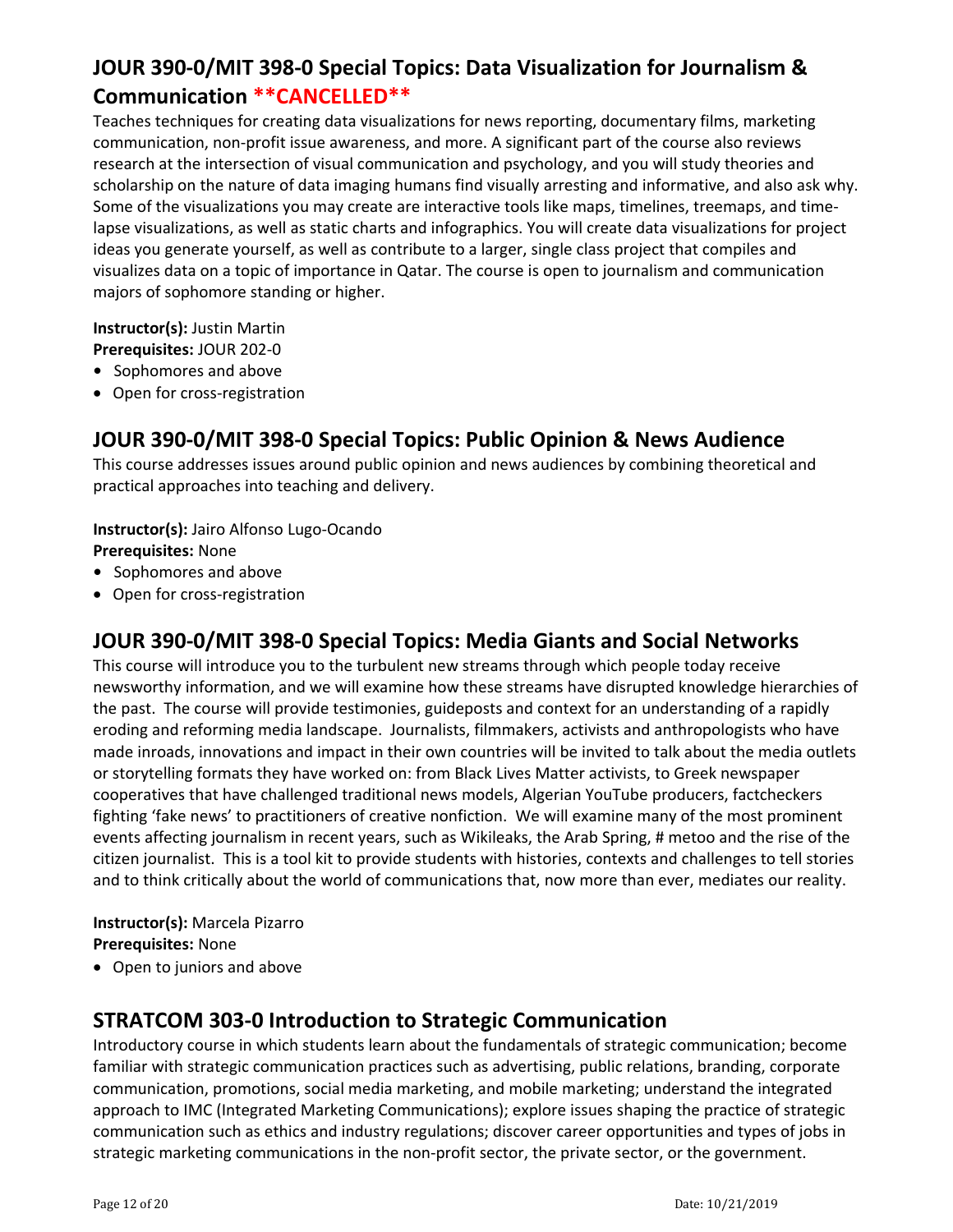#### **Instructor(s):** George Anghelcev

#### **Prerequisites:** None

- Open to sophomores and above
- Students who have earned credit for IMC 330-0 or IMC 303 may not earn credit for STRATCOM 303-0
- Satisfies Strategic Communication Certificate

## **STRATCOM 305‐0 Corporate Storytelling**

Development of message strategies for communicating with consumers and other audiences. Emphasis on understanding audiences, how persuasion works and how brand communications are developed and executed. Hands‐on exercises in writing and using digital and social media for effective communications.

#### **Instructor(s):** George Anghelcev

**Prerequisites:** IMC 330‐0 or STRATCOM 303‐0

- Open to sophomores and above
- Students who have earned credit for IMC 331-0 may not earn credit for STRATCOM 305-0
- Satisfies Strategic Communication Certificate

## **STRATCOM 307‐0 Digital, Social and Mobile Marketing**

Focus on the tools, methodologies and programs used by companies to develop, justify, deploy and measure their social and mobile marketing programs. Development of complete social marketing programs for actual companies using best practices, including social monitoring, web analytics, social marketing systems, blogs, Twitter, Google Plus, LinkedIn and other tools.

**Instructor(s):** Ilhem Allagui **Prerequisites:** STRATCOM 303‐0

- Open to sophomores and above
- Satisfies Strategic Communication Certificate

# **Liberal Arts Courses**

## **Anthro 242‐0: Special Topics: Intro to Anthro in the Middle East**

This course is a survey course of anthropological concepts and methods using the Middle East as a regional focus. The goal is for students to develop conceptual tools to read societies and use that to read and make sense of their own surroundings. Some anthropological concepts that students will grapple with are cultural relativism, kinship, reciprocity, social structure, religion, and gender. Students will learn to think critically about the region loosely known as the Middle East, but which may more aptly be called West Asia and North Africa (WANA). The people, their societies, cultures, religions and ways of life are often stereotyped, misrepresented and misinterpreted in the media and in other corridors of power. How can we study such a vast region to draw more informed conclusions? How can we make sense of the diverse experiences and ways of thought across the many societies? And how can we study the region from within the region? Anthropology is equipped with the tools to think about such questions and unpack the particularities of diverse experiences and ways of life.

#### **Instructor(s):** Sami Hermez

#### **Prerequisites:** None

- Open to sophomores and freshmen
- Open for cross-registration
- Satisfies Middle East Studies Minor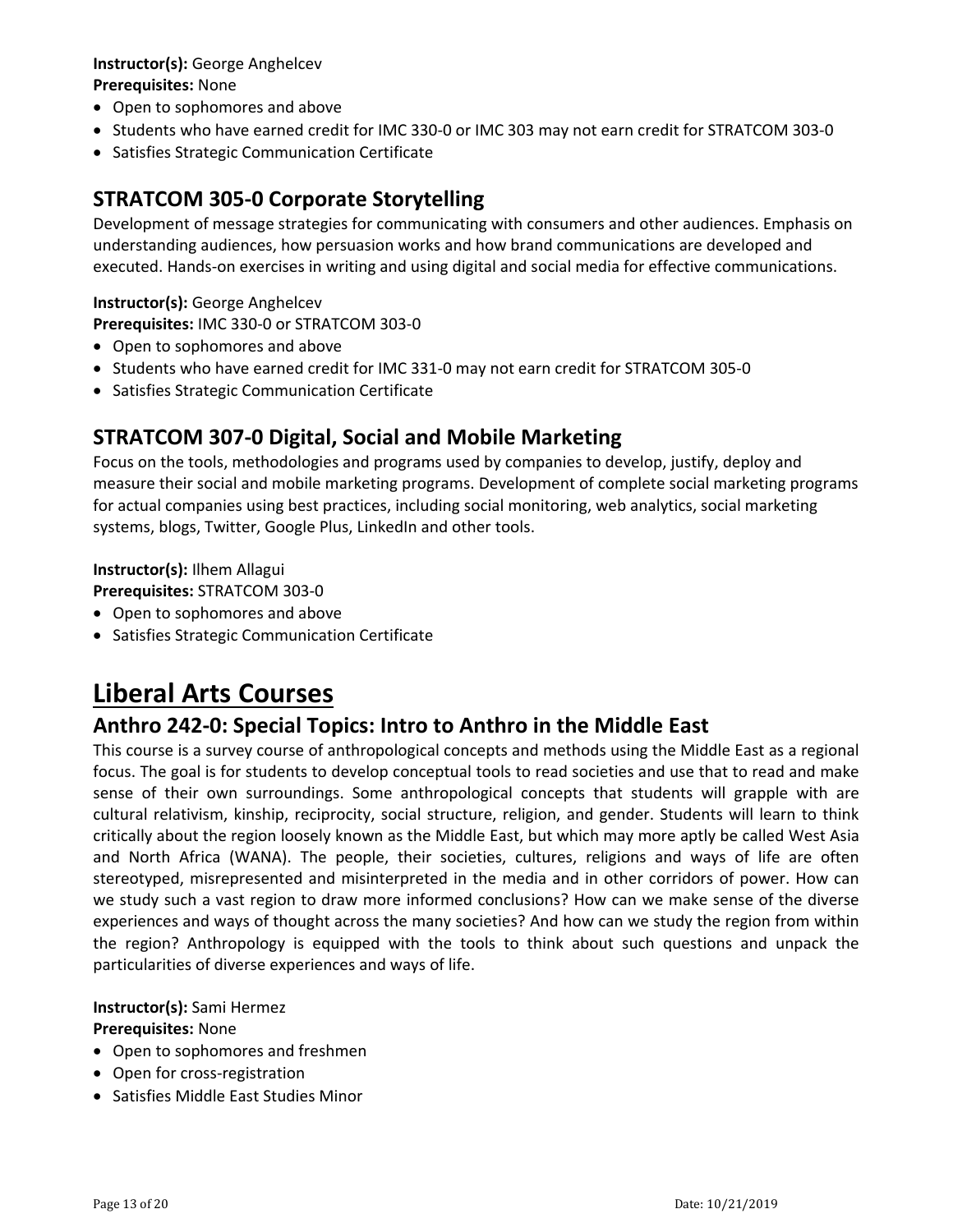## **Anthro 379‐0: Advanced Topics: Violence/Power/Resistance**

Walter Benjamin once wrote, "There is no document of civilization which is not at the same time a document of barbarism." In this course, we take this as a starting point to question the role of violence in social life and to ask: what is violence? What forms does it take? How does it manifest in everyday life? How are people affected by the violence of war, and how are societies changed by political violence? Central to such questions is the place of resistance and its relationship to violence. What are the different ways to resist violence? What does it mean to struggle for self-determination? When does a freedom fighter become terrorist? What forms of resistance might give hope for social change? And should resistance be violent or non-violent? Circulating through these questions is a fundamental concern with power. Thus, this course will be concerned with power as a concept that animates violence and resistance. We will explore these questions and delve into topics that include the study of war, genocide, gender violence, gang violence and decolonization in varying geographic areas. We will do so by reading ethnographies, watching documentaries, and analyzing various other artistic expressions.

**Instructor(s):** Sami Hermez

**Prerequisites:** None

- Open to sophomores and above
- Open for cross-registration
- Satisfies Middle East Studies Minor

## **Arabic 142‐1 Arabic for Media**

Media professionals make significant linguistic choices on a daily basis. This course is designed to offer students the opportunity to reflect on these linguistic decisions with a broad theoretical background and aims to:

- 1) inform the linguistic decision‐making process of media students and professionals
- 2) develop linguistic critical skills of media consumers and producers

Students will utilize the newly acquired theoretical knowledge to develop their understanding of media discourse delivered in spoken and written Modern Standard Arabic. The course is also hands‐on in that it will require students to examine media campaigns and analyze and create media productions. This course will be delivered via class instruction and via a MOOC. All students must complete the online MOOC on Coursera by the end of the term and take all the scheduled assignments. Students are required to have a Coursera account associated to their university email.

It is assumed that students will enter the course with different levels of proficiency in written and spoken Modern Standard Arabic; however, an intermediate proficiency level is required (equivalent to ACTFL intermediate high or CEFR B2). The assessment of student achievement will be based on developed competencies during the semester.

#### **Instructor(s):** Mounir Ouanaimi

**Prerequisites:** Intermediate proficiency in Modern Standard Arabic

- Open to freshmen and above
- Instructor permission is required students should email the instructor for permission to register at: mounir‐ouanaimi@northwestern.edu
- Open for cross-registration
- This course carries 0.5 NU-Q units
- Satisfies Middle East Studies Minor

## **Econ 387‐0 Topics in Economics: Personal‐Entrepreneur Finance**

The course covers two aspect of finances: personal financial management and entrepreneurial finance. Students will first improve their financial literacy with the basics of spending, saving, investing financial resources and business accounting. The first part of the course tackles the normative and practical aspects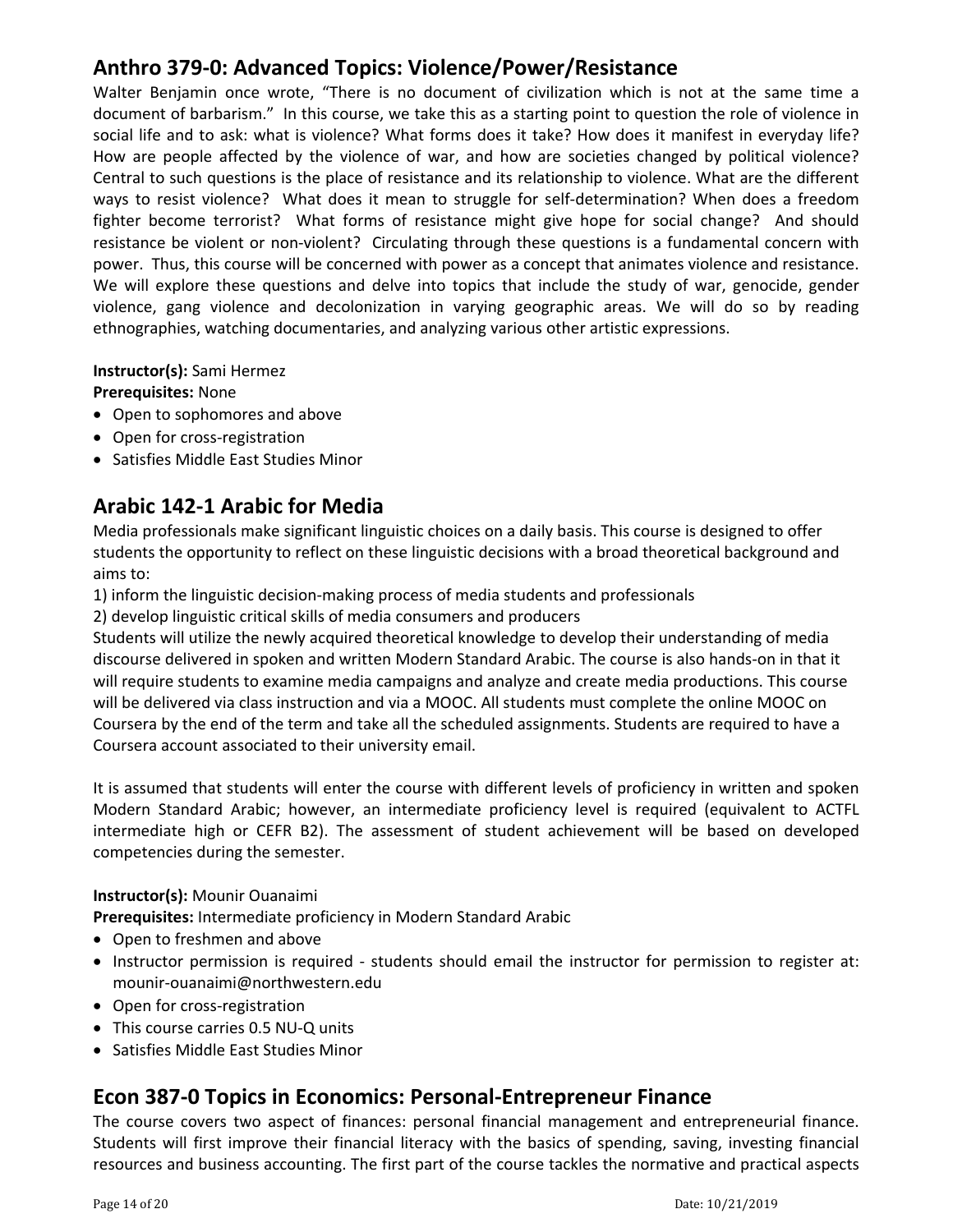on getting ahead in one's personal finances. The class is structured so that students will gain an understanding of how to manage every day's expenses, save, invest, manage loans/mortgages of different types, use of credit and plan for the future. Where possible faculty will use real‐life scenarios, covering a wide range of personal financial challenges expected in a lifetime. The second part of the course discusses the fundamentals of corporate finance tools and techniques an entrepreneur needs to start or expand a successful business. Faculty will discuss basic, sound financial management practices such as the use business cash flow models and strategically economic position of a company in its early‐stage. The material and in-class business cases discussions will cover some key concepts such as venture capital funds, institutional investors and the role of business angels. The course quantitative aspect will be limited to some math-based examples so to illustrate the critical importance of achieving long-term financial goals, both at personal and corporate level. The course will also make use of Harvard Business Publishing business cases, where appropriate, and of online‐ business simulations so to stimulate the students' understanding of the concepts discussed in class.

**Instructor(s):** Giovanni Bandi & Tamer Rabbani **Prerequisites:** None

- Open to sophomores and above
- Open for cross-registration

### **ENGL 103‐1 First‐Year Writing**

The primary goal of this course is to improve writing skills within an academic setting. It is designed to help a student become a more efficient and successful writer by also strengthening skills in reading and analyzing texts. It recognizes that writing is indeed a process. This means that whether a writer starts with a thesis, an outline, or an assigned topic, there will be many steps and missteps involved in producing the final essay. Multiple phases of the writing process will be carried out, such as workshop, peer review, and one‐on‐one conferences with the instructor. Each semester, a different theme will serve as a focal topic for readings, discussions, and writing assignments.

**Instructor(s):** Aaron LaDuke / Maria Lombard / Sam Meekings / James Hodapp / Adam Larson / Kelly Wilson / Danielle Jones

**Prerequisites:** None

Mandatory for all freshmen

### **ENGL 242‐0 Topics in Literature: Children's Literature**

A literature that impacts readers from their earliest days, works written specifically for children often reflect cultural perceptions of childhood, reinforce difference, and emphasize gender constraints. This course will introduce students to theories for the analysis of children's literature, and it will encourage students to learn the culturally complex craft of writing works for children. This course will cover a variety of readings, including multicultural and global works written for children of varying ages.

**Instructor(s):** Maria Lombard

**Prerequisites:** None

- Open to sophomores and freshmen
- Open for cross-registration

## **ENGL 242‐0 Topics in Literature: 20th Century American Literature**

This class will explore the evolution of literary production from the turn of the twentieth century through the turn of the twenty‐first. We will read and consider such genres as fiction, poetry, and non‐fiction prose with the goal of developing an understanding of what the major political, social and aesthetic concerns were during the twentieth century. We will look closely at how twentieth‐century writers fashioned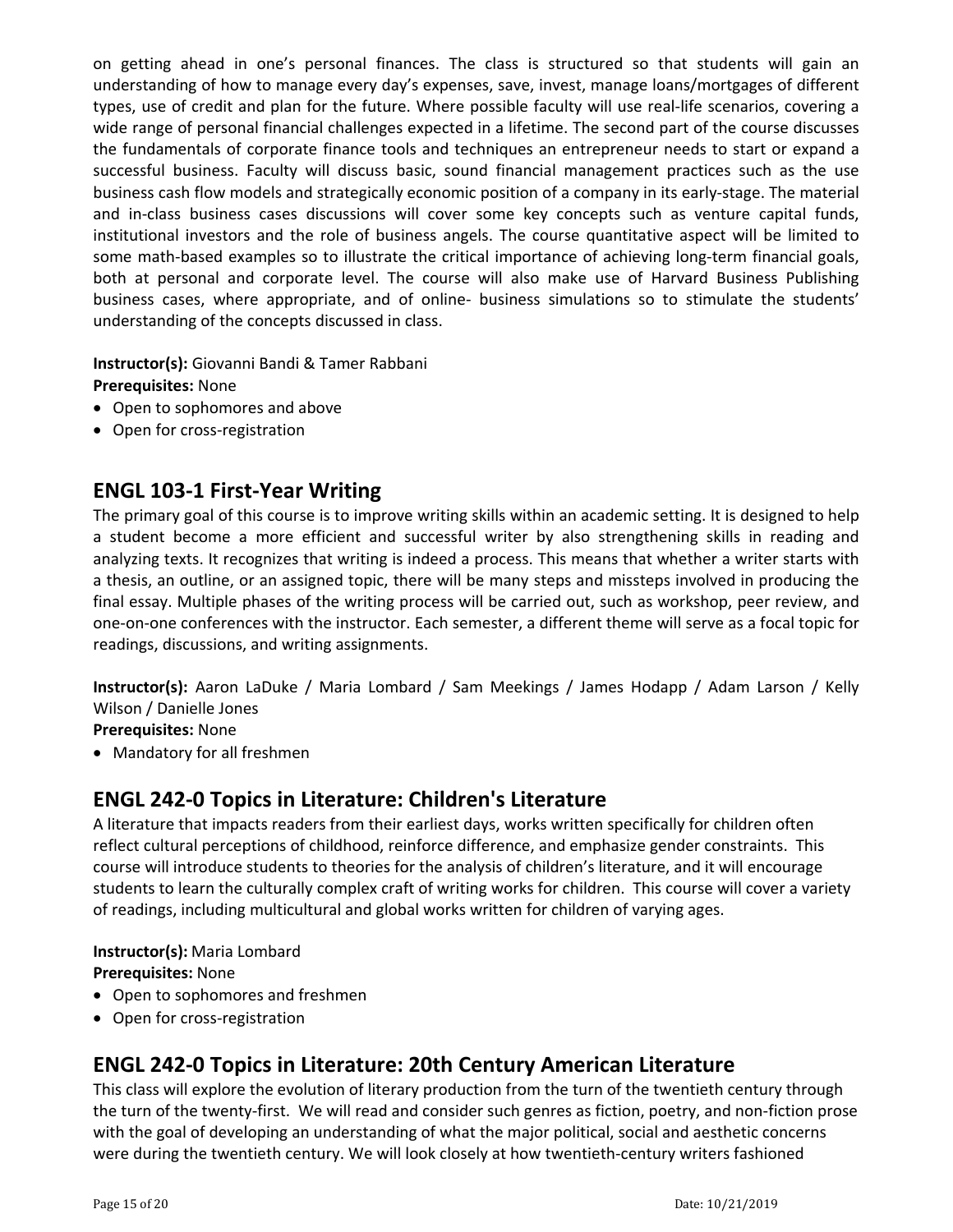themselves in the world and how such fashioning reflected their conceptualization of their selfhood and identity—specifically the ways in which they identified via race, class, and gender.

**Instructor(s):** Aaron LaDuke

**Prerequisites:** None

- Open to sophomores and freshmen
- Open for cross-registration

## **ENGL 379‐0 Special Topics: South Asian Literature**

This course explores transnational identity as both a construct and a process in the literatures of South Asia. It will consider the ways in which literary texts represent the fluidity with which the self‐moves across cultural and national boundaries and occupies both central and marginal positions. Texts to be studied include: Anil's Ghost (Michael Ondaatje, Sri Lanka); Home Fire (Kamila Shamsie, Pakistan); Mistress of Spices, (Chitra Divakaruni, India); Exit West (Mohsin Hamid, Pakistan); selected stories from Interpreter of Maladies (Jhumpa Lahiri, India) and Mad Country (Samrat Upadhyay, Nepal); and the film Brick Lane (Monica Ali, Bangladesh). Our discussions will be supported by theoretical readings from Homi Bhabha on the notion of hybridity and Deleuze and Guattari on the concept of rhizomatic identity.

**Instructor(s):** Hewitt Smith

**Prerequisites:** None

- Open to sophomores and above
- Open for cross-registration

## **ENGL 379‐0 Special Topics: Graphic Novels**

Comics and graphic novels are one of the world's great narrative art forms, but for much of the history of literary studies they have been dismissed as trivial and irrelevant to serious scholarship on literature. Thankfully, this is quickly changing and these sequential art forms are beginning to be taken seriously. However, as is often the case with emerging art, graphic novels and comics from the Europe and the United States dominate literary conversations, despite the presence of quality graphic work from the Global South. As a response to this Eurocentric approach, this course places graphic narratives from the Middle East and Africa (either originally written in English or translated) at the center of our attention. With particular consideration to how these comics subvert images of Africa and the Middle East produced elsewhere, this course supplements area‐focused readings with secondary materials, most notably the work of Scott McCloud, to train students to perform formal readings that account for the mixed visual/written forms of these works.

**Instructor(s):** James Hodapp **Prerequisites:** None

- Open to sophomores and above
- Open for cross-registration
- Satisfies Middle East Studies Minor

## **History 242‐0 Topics in History: History of the Middle East**

This course familiarizes students with key political, social, and intellectual developments in the Middle East from the early eighteenth century to the present. Currents of political change affecting the Middle East are contextualized in broader global power struggles, secular and Islamic intellectual influences, social forces, and economic history. Course material covers the heartlands of the Middle East, with particular reference to Turkey, Iran, Egypt, North Africa, Arabia and Israel/Palestine.

**Instructor(s):** Zachary Valentine Wright **Prerequisites:** None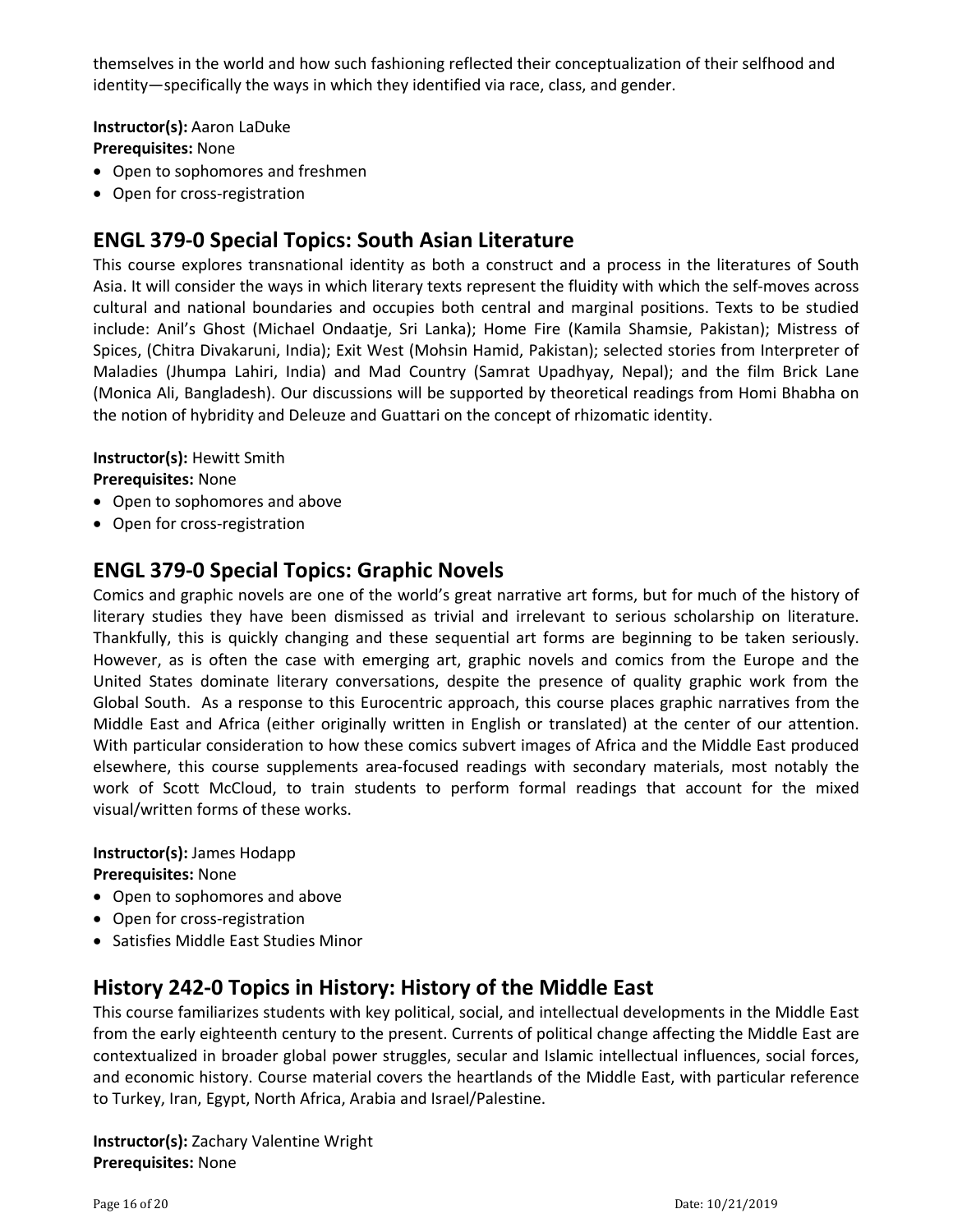- Open to sophomore and freshmen
- Open for cross-registration
- Satisfies Middle East Studies Minor

## **History 387‐0 History Adv Special Topics: Popular American Culture**

American popular culture is an inescapable force of modern life everywhere. This course will explore the history of American popular culture from 1900 to the present day. Our goal is to look beyond an American history of major events and big names to understand a history from the perspective of lived experience. It will start by considering the basic terms of "popular" and "culture" and how they work together. Within this theoretical framework we will explore the evolution of American popular culture through books, magazines, music, radio, films and television consumed by ordinary men and women.

**Instructor(s):** Christopher Sparshott **Prerequisites:** None

- Open to sophomore and above
- Open for cross-registration

### **INTERDIS 203‐0 Ways of Knowing**

What do we know? How do we know it? What is the best way of gathering data to learn what we do not currently know? How do we process our current knowledge and use it as a basis for action? These epistemological questions are addressed differently by different disciplines or academic groups trained to investigate problems following certain, agreed‐upon rules of analysis. The theme of climate change, a topic of particular importance to students and the world at large, functions as a concrete mental hook for the students to better understand diverse epistemologies and methodologies: how different disciplines address these questions in different ways. Each professor will introduce methods and protocols from his/her discipline to discuss different ways of knowing. But by weaving together lectures, discussions, and assignments, the course will also underscore the interconnectedness of our disciplines and the value of an interdisciplinary approach to understanding and solving the complex problems of our times.

**Instructor(s):** Jocelyn Mitchell & Christopher Sparshott **Prerequisites:** None

• Open to sophomores only

## **INTERDIS 242‐0 Topics in Science and Technology Studies: Introduction to Science and Technology Studies**

This course introduces the interdisciplinary field of science and technology studies (STS), which is the study of science and technology in social context. Drawing on insights from the history and sociology of science and technology, the course discusses topics related to how and why people shape, develop, use, adapt, and contest scientific knowledge and technologies. It introduces important concepts such as "everyday science" and "sociotechnical system" in order for students to understand how science works and how to think about our technological world.

**Instructor(s):** Anto Mohsin **Prerequisites:** None

- Open to sophomores and freshmen
- Open for cross-registration

## **INTERDIS 301‐0 Doha Seminar: Behind the Headlines: Context and Meaning of Qatar on the World Stage**

This honors course seeks to locate historical contexts and ideological meanings that underpin Qatar's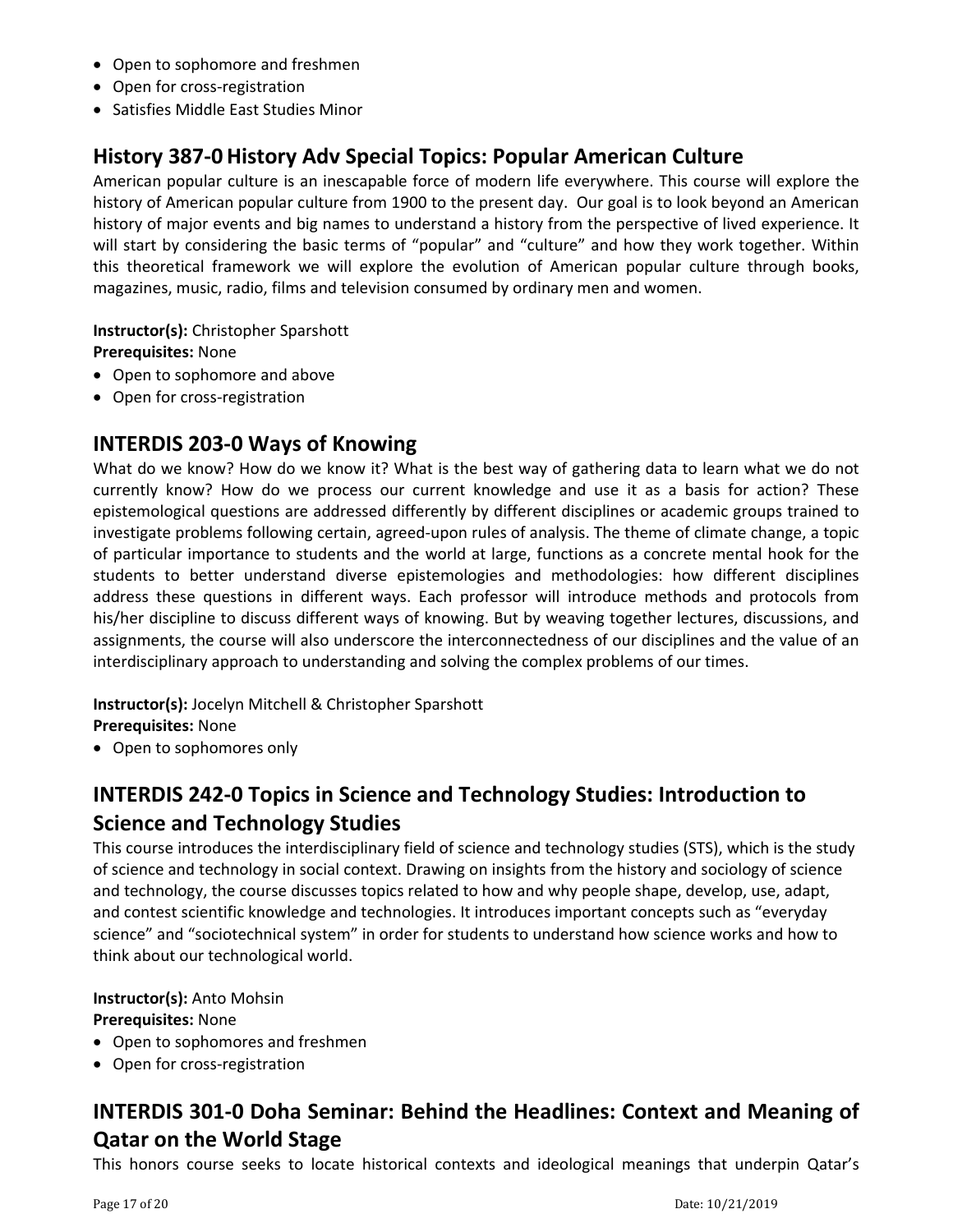complex and varied approaches to nation building, development, and international influence. Qatar's process of identity making, as with all nations and individuals, is internally contested, subject to cultural hybridities, and often is not received as intended by outsiders. Such continually reworked portraits both respond to immediate concerns and try to strike a chord with deeper cultural memories, traditions of the Gulf and the wider Muslim world whose relationship to Western modernity are still being worked out. This course will examine Qatari and regional debates on religious doctrine, race, class, gender roles, educational change, sports, public art, and media. Guest discussants who are recognized authorities in particular fields will often join classroom exchanges.

**Instructor(s):** Zachary Wright & Sohaira Siddiqui **Prerequisites:** None

- Open to juniors and above
- Open for cross-registration
- If interested contact Michelle Telafici at m-telafici@northwestern.edu
- Satisfies Middle Eastern Studies Minor

## **INTERDIS 379‐0 Advanced Topics in STS: Examining Disasters Using an STS Perspective**

This course introduces the approach to analyzing technological and natural disasters by using a perspective drawn from the interdisciplinary field of science and technology studies (STS). In this course we will read and discuss case studies of industrial and natural hazards and reflexively examine how science and technology produce risk in today's world. We will explore and discuss ideas about risk and vulnerability as well as some conceptual tools to analyze various catastrophes. The emphasis therefore is on the nontechnical aspects of disasters.

#### **Instructor(s):** Anto Mohsin

**Prerequisites:** None

- Open to sophomores and above
- Open for cross-registration

## **Phil 242‐0 Topics in Philosophy: Introduction to Philosophy**

This course will introduce students to a range of philosophical topics, questions, and puzzles. Topics may include: the foundation of morality, free will, personal identity, the nature of minds, the possibility of genuine knowledge, the legitimacy of government, questions about justice and power, the meaning of life, and the nature of death. We are going to approach these topics from a number of different perspectives and use classical and contemporary texts, dialogues, movies, short stories, and podcasts. As we explore these questions, we are going to practice how to identify, understand, and assess arguments, as well as how to challenge basic assumptions, analyze concepts, draw distinctions, and read difficult texts. The goal of this class is to strengthen your ability to think, read, and write critically and to contribute to conversations about perennial human concerns.

### **Instructor(s):** Torsten Menge

**Prerequisites:** None

- Open to sophomores and freshmen
- Open for cross-registration

## **Phil 242‐0 Topics in Philosophy: Justice**

This course offers an introduction to social and political philosophy centered around contemporary debates about justice and equality. Topics to be discussed include classical liberal theories, like utilitarianism and libertarianism, and critiques emerging from Marxism, critical race theory, and feminism.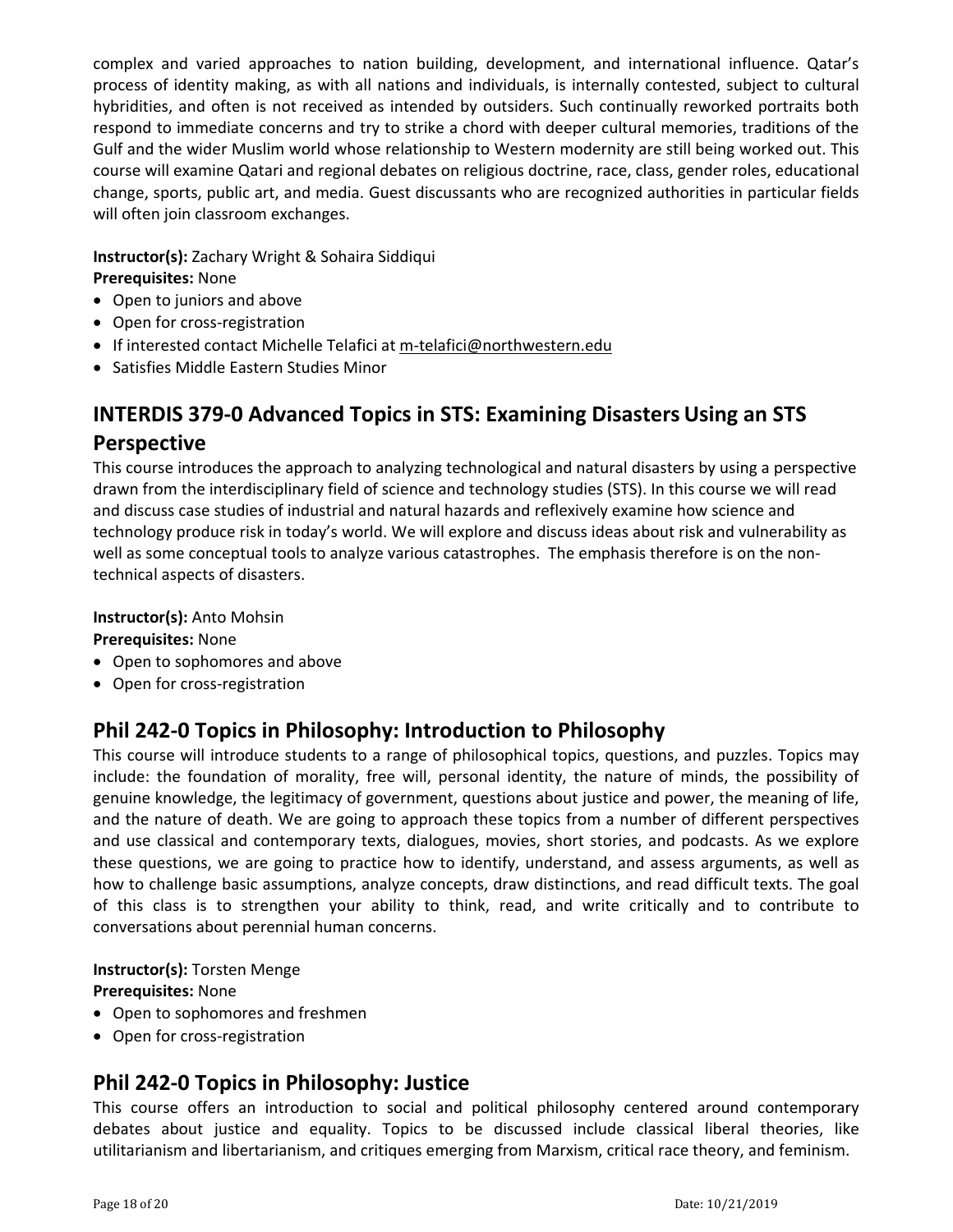#### **Instructor(s):** Torsten Menge **Prerequisites:** None

- Open to sophomores and above
- Open for cross-registration

## **Poli\_Sci 242‐0 Topics in Political Science: Gulf Society and Politics**

This class investigates important themes of contemporary Gulf society and politics. The use of oil wealth by the Gulf states has hastened some sociopolitical changes and stagnated others. Studying inclusion and exclusion in citizenship laws and norms gives insight into legal and emotional concepts of national identity and nation building. Exploring the tensions between increased economic and educational opportunities for women and cultural and religious barriers highlights the struggle between modernization and tradition in the region today. Political readings are combined with literature from the Gulf region. Students should end the class with a better understanding of the rapid development and transformation of Gulf society and politics, and the challenges still facing the region.

**Instructor(s): Jocelyn Mitchell** 

**Prerequisites:** None

- Open to sophomores and freshmen
- Open for cross-registration
- Satisfying Middle East Studies certificate

### **Poli\_Sci 242‐0 Topics in Political Science: Intro to International Relations**

This course serves as an introduction to theories and issues of international relations (IR). It provides the necessary analytical frameworks and conceptual knowledge that makes understanding world politics for students possible (and even enjoyable). The design and focus of the course give balance between theory and practice; involving students with issues and approaches of global significance such as the cold war, American hegemony, world security and terrorism. The first part of the course provides history and context to the study of IR. The second part examines the main theories and approaches of explaining and understanding IR. The third part engages with the processes, structures and institutions of international politics over the 20th and 21st centuries, such as war, international law and the UN. Finally, the course concludes with a fourth part that zooms into some of the major issues of current global politics such as weapons of mass destruction and humanitarian intervention; and gives some focus on Middle Eastern and Islamist international politics.

**Instructor(s): Khaled Al Hroub Prerequisites:** None

- Open to sophomores and freshmen
- Open for cross-registration

### **Poli\_Sci 242‐0 Topics in Political Science: Islamism & Politics in the ME**

The course combines thematic analysis and case studies. Islamists' perceptions of history and nation, religion and politics, and modernity and morality will be discussed, along with on‐going debates concerning equality, democracy, women, non‐Muslims, citizenship and civil constitutions. The course surveys a wide spectrum of Islamism, from 'moderate' and nonviolent movements such as the Muslim Brotherhood organizations and the Justice and Development Party in Turkey to 'radical' and violent movements such as Al‐Qaeda and Hizbullah. The role of the media is also analyzed.

**Instructor(s):** Khaled Al Hroub **Prerequisites:** None